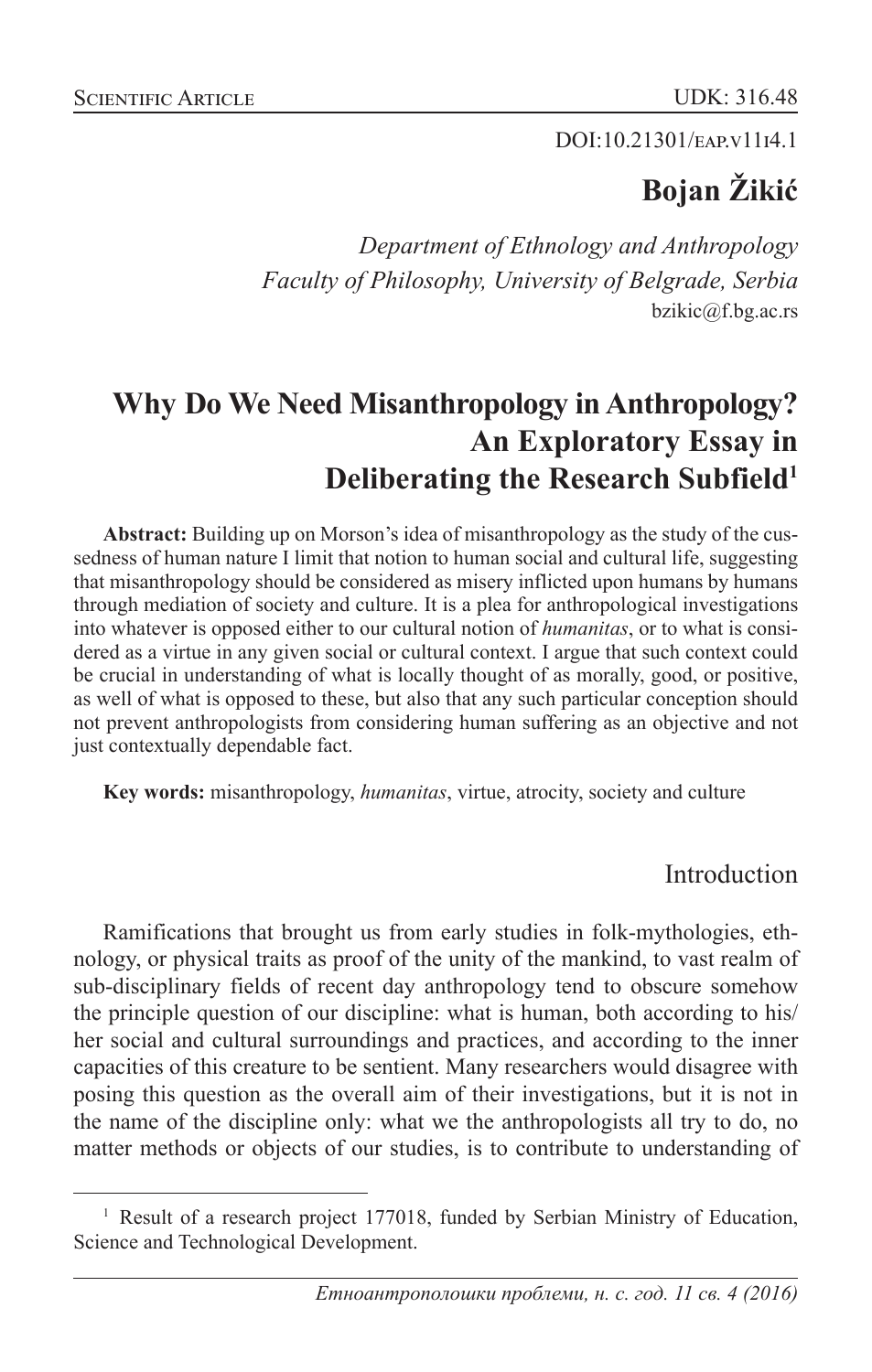human conditions. Why people engage in one ritual or another and what does it mean, why their institutions look like they do, what is the background for the way their economic transactions are maintained etc, etc, all of that provide scattering parts of the answers to the questions how and why people think and behave. Psychology, neurology, brain and cognitive sciences among others also have considerations for those questions. I would dare to say that basic description of the ethological side of humanity is modes of our thinking and behaving. Anthropological concerns lay in social and cultural folders of human thought and behaviour obviously.

We tend to see society and culture as human products, both reflections of the inner essence of being human and preconditions for being so<sup>2</sup>. But our view is underlined by some bias, that there is certain yet indefinable inherent nobility, goodness or whatever may serve as the apotheosis of *positive*, which makes the essence of our humanity as well humanity in general. That means that at the end, we either see or postulate that community values should reflect *the positive* as the core essence of their producers and benefactors, or that such values are in some kind of collision with that core essence<sup>3</sup>. It is what inspires and guides us toward everlasting questioning of our social and cultural norms, and upgrading them to meet the standards of our social living which we always try to keep as high as it is possible. Yet not everybody thinks and act the same way in the same social surrounding and do not embrace eagerly what is discursively put as positive. We usually do not take into consideration that human ideas and actions have no inherent values by themselves – they gain meaning in some context of their occurrence – and that indeed many of them are not just part of that paved path to hell; many of ways humans think and do something are as far from our notion of the positive, and I am not talking about Nazism, even it could be included in what I consider as the object of misanthropology, but I have on my mind ideas and actions of the common people in their everyday surrounding, in their everyday life. Some of these are observed by the anthropologist and other social scientist but not in the form I like to suggest.

We are very well informed and aware for example about sexual and gender discrimination, class oppression, racism, structural violence, abuse of medical science and many other things that are part of cultural history of our civilisation, and even part of the cultural present in many contemporary societies (Cf. Vinh-Kim and Peschard 2003, Dickey 1993, Farmer 1997, Lyon-Callo 2004,

<sup>&</sup>lt;sup>2</sup> Or at least I see social/cultural anthropology tends to explain its task in a manner like that.

<sup>&</sup>lt;sup>3</sup> Bošković claims explicitly for example that it is in human nature that human beings mostly do not want to harm others and that despising the others, dehumanizing them etc. is part of our nurture, which of course happens within society and culture, Bošković 2014, 11–12.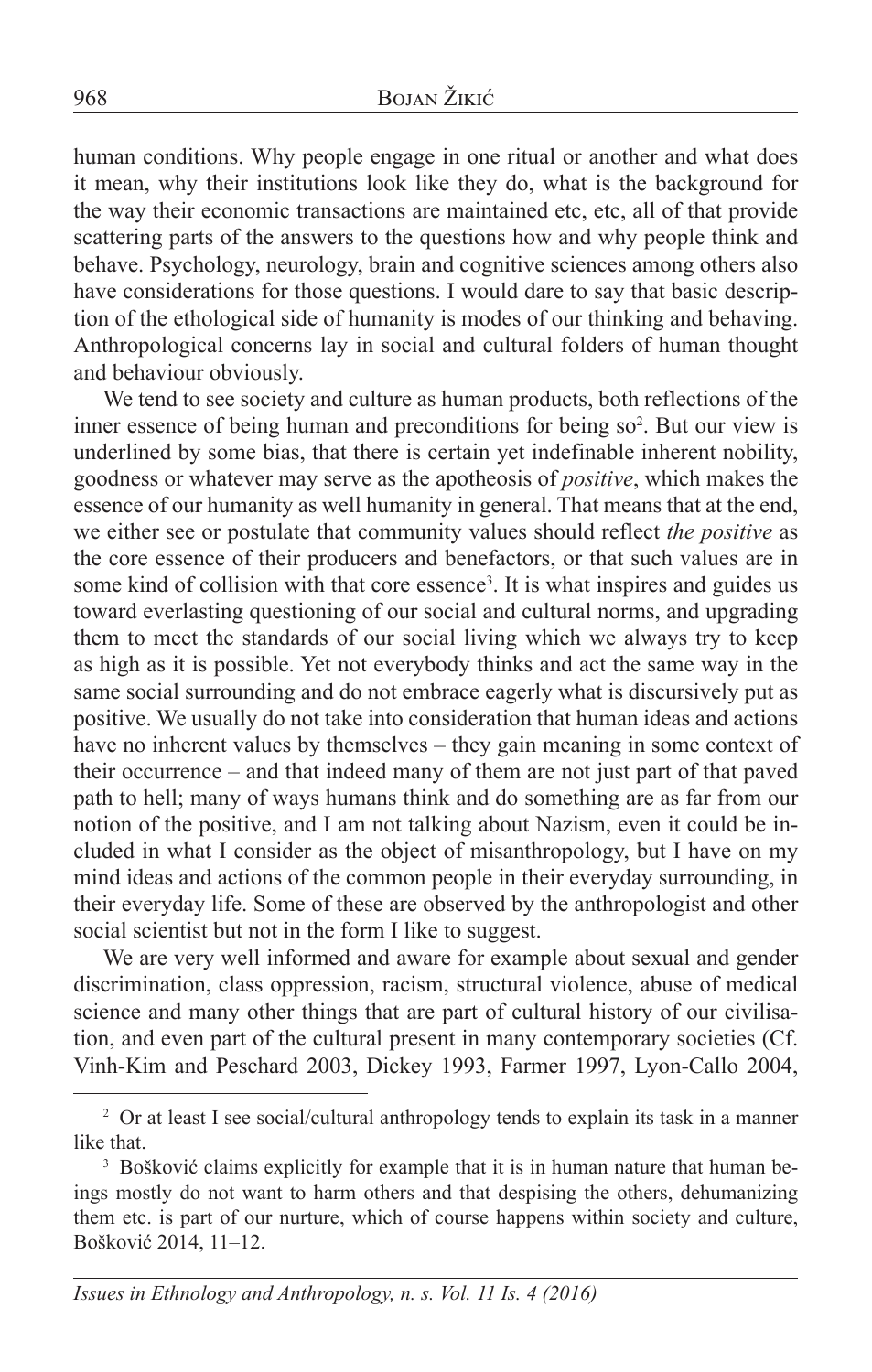Singer 2004, Farmer et al. 2006)<sup>4</sup>. Explanations of the causes for things like that always refer to some standpoint oriented by our bias toward the positive side of humanity, rendering them as deviant. I do not object considering anything of the previously mentioned as deviant, but would like to point again to the fact that classifying something as deviant is relational act necessarily. In order to mark something as deviant, or to say that something is negatively valued, one must know what is contrary to deviant, let's say it, what is normal, or good, or right, that is – what is positive. Either of the terms, *positive* and *negative*, are socially and culturally produced or constructed that way. Basically, we know about good and evil after we are taught upon them and we are taught upon them according to some moral teaching, which has its roots in religion<sup>5</sup>. Religion and morality are cultural forms, or constructs, obviously, as are our notions of the positive being inherent to human essence.

But the deviance is not solely cultural construct, as it would be comfortable if it is so. Many human actions are attributed as being deviant in medicine, psychiatry, or criminology, and I am not talking about labelling some sexual conduct as deviant, or the deviancy from the biological norm of the structure of human body. On the other hand, normality could be seen the same way: although the anthropologists are prone to contribute it to Society and Culture, it could not be disregarded that what is considered as normal human behaviour also has its roots in human biology and neurology. All of that means nothing but the cultural constructs are not always disconnected from our biology; capacity for what is known as good and bad, positive and negative etc. in human actions is our inner trait, as well as the consequences of those actions are observed in social and cultural norms, relations, institutions and so on. My point is that misanthropology may be devoted mainly to the other side of the core essence of humanity as displayed socially and culturally, but that we must be aware that the way our world looks like reflects what we humans are build like by our nature also, not only by our culture.

<sup>&</sup>lt;sup>4</sup> Please have in mind that solely anthropological writing on these topics is numerous and that I list here only those which were next to me while writing this text.

<sup>&</sup>lt;sup>5</sup> I step upon psychologist Baron-Cohen's dismissal of religious concept of evil as not scientific one in his significant attempt to make closer to general academic public scientific research on empathy and cruelty (Baron-Koen 2012, 130). Yet the experience of the Western civilization as well the numerous ethnographic accounts on non-Western societies since the dawn of anthropology suggest that morality is essentially build upon religion, or at least I understood it so reading large part of anthropological opus on religion between for example Radcliffe-Brown 1945 and Lambek 2000; and religion usually informs us that its task is to free men from the evil, help men fighting or overcoming it and so on, putting in fact man in center of its concerns with evil. Ricoeur saw it as it is religious concept that evil is in core essence of man (Ricoeur 1969, 3, 49, 82).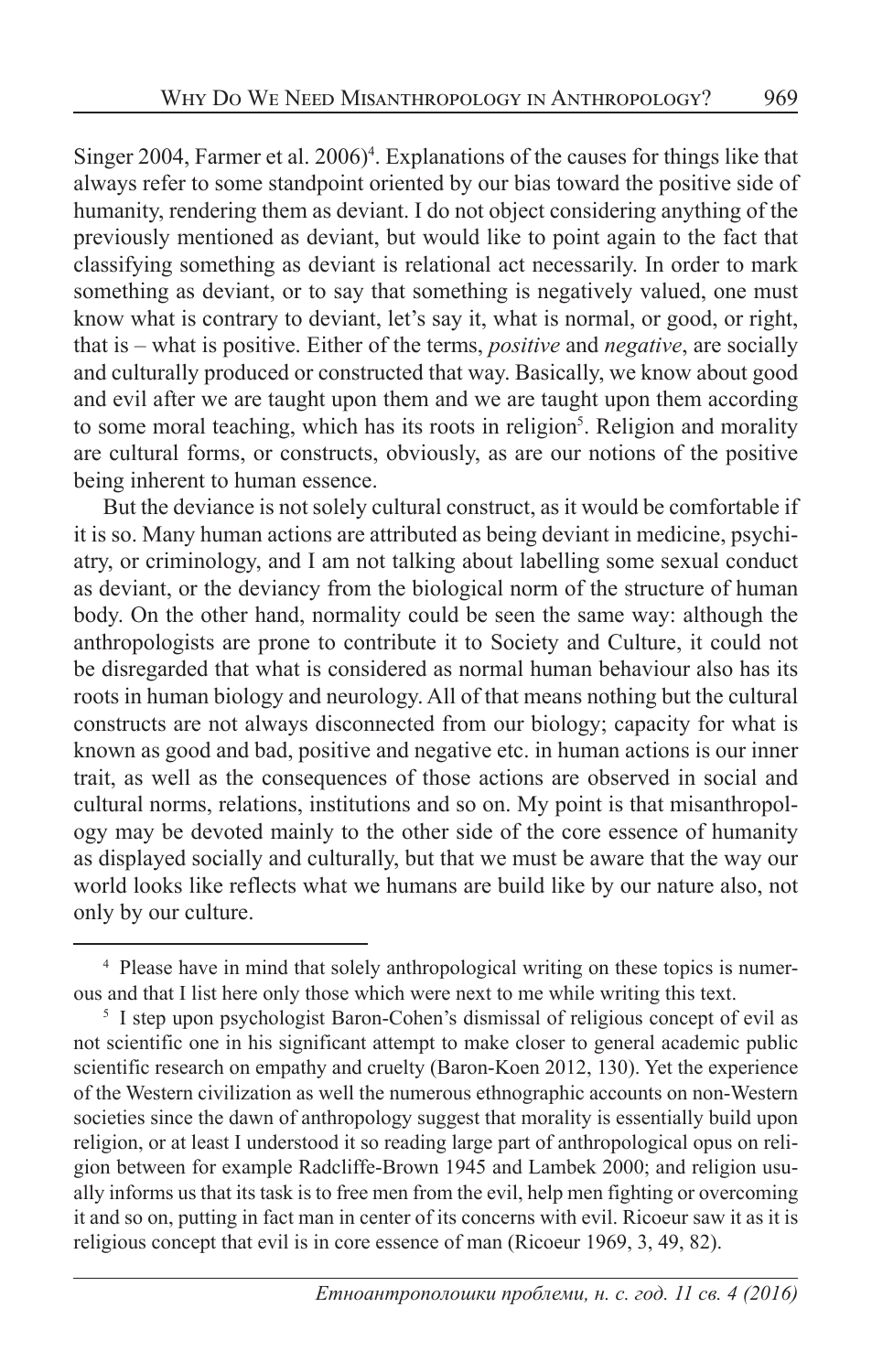## Delineating the notion of misanthropology

I will build my case upon the term coined by Morson and the debris of concept implied by it<sup>6</sup>. His initial definition is that misanthropology is the study of the cussedness of human nature, deriving its scope out of misanthropy, but including latter in that scope among many others possible yet unnamed "human vices" (Morson 1996, 59). For Morson, misanthropology should rely on practical reasoning rather than on theoretical grasp, because the questions it should rise come from accumulated experience and suspiciousness for theorising for its own sake (ibid, 61). Morson is not an anthropologist in a manner that he practices academic discipline of social, cultural, physical, or whatever anthropology assumed in university curricula, and somebody could object perhaps that his notion of anthropology – similar to those in classical philosophy or Christian theology – is of rather speculative kind, that it is directed towards some general knowledge of the place, purpose, and sense of the human existence in Universe. Nonetheless, his view should be considered as relevant for anthropology in more strict sense. It is not that he is interested in human nature for its sake, but in its relatedness to society. Social aspects of human nature and something in human nature which influences society to be like it is are what lay beyond his interest in misanthropology.

That is way one of crucial early goals in establishing misanthropology as an anthropological sub-discipline should be making ethnographies of misanthropology: noting examples of what is assumed to be misanthropological in different social and cultural contexts, in order to show both that there are misanthropology examples common to many different contexts, as well those which are restricted to one context or some of them. Take a look at functionalist theory according to Malinowski for an example. There is certain number of basic human needs, i.e. things without which human biological existence is not possible (Malinowski 1948, 280)<sup>7</sup>. One of them is need for food. There is no man or woman who could survive without eating. Yet, eating is nowhere completely free: one must either pay for his/her meal, or earn it otherwise – by doing some job for it – or work for it by him/herself – for example, cultivate the plants or keep the livestock, or else. If the last case – growing one's own food – falls out of my consideration, because it is true that it is not completely free, it needs

<sup>6</sup> As far as I am aware, Morson did not push elaboration of misanthropology any further, nor anybody else took into consideration developing it theoretically.

<sup>&</sup>lt;sup>7</sup> Malinowski has just listed those there, while pointed towards his article "Culture," in the *Encyclopaedia of the Social Sciences,* vol. 4, pp. 621–645, 1931, New York: Macmillan, and in an essay on 'The Group and the Individual in Functional Analysis" published in *The American Journal of Sociology* XLIV (May, 1939), pp. 938–64 for more elaborated explanation.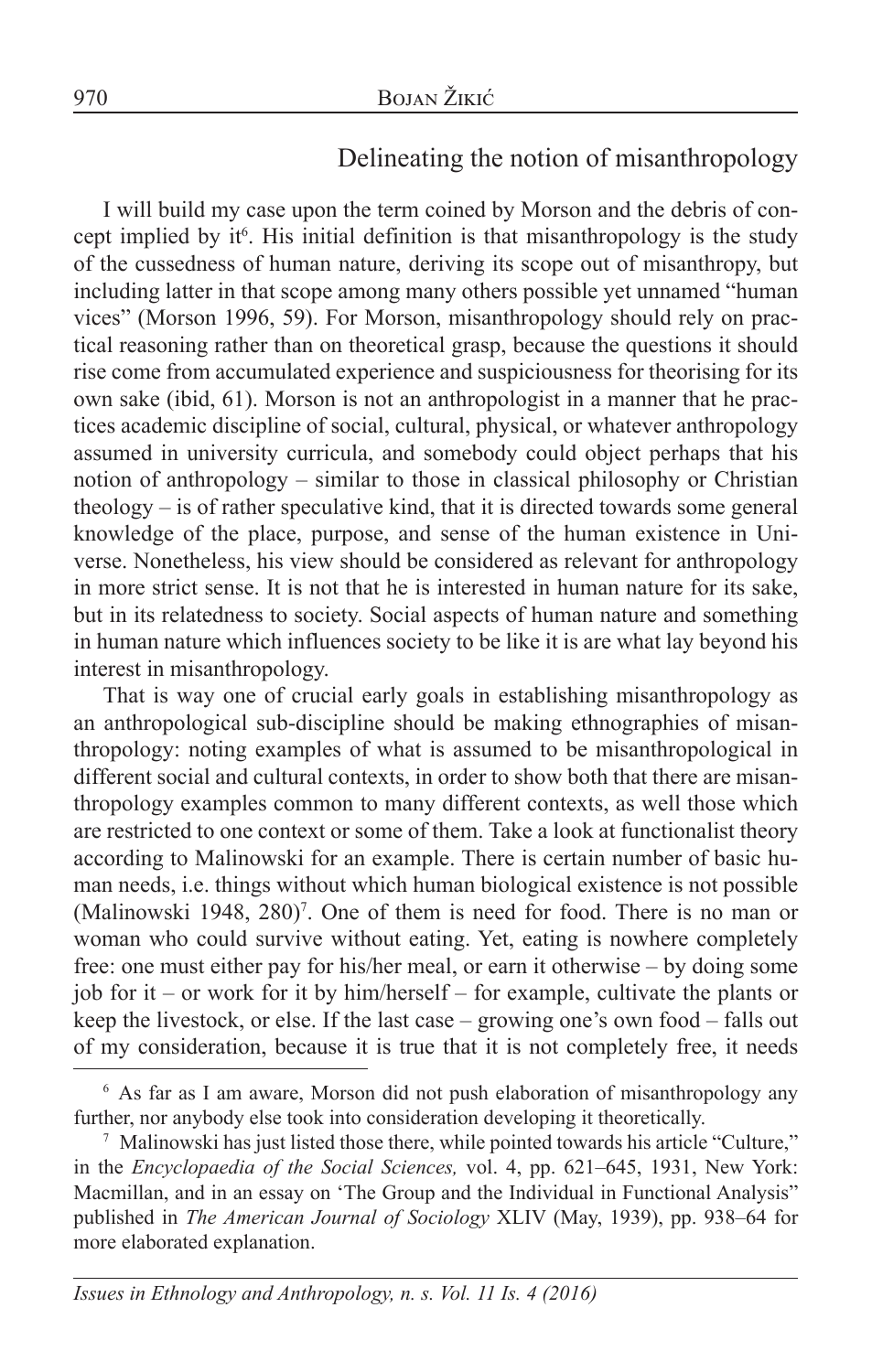some kind of investment too, like for seeds, or in terms of time etc, but it does not include putting some conditions before somebody in order to provide him/ her with food, I think it is clear that the most of the human beings in the world must meet some demands posted before them by some social force in order to have their meals. And it was that way through the known history.

One may ask a question, why does it matter that there is no food for free, having in mind that it is only natural that nothing is for free and that we have to earn everything in the world, being that material or not. That is the way our civilisation is, and that is the way probably we the humans are. Besides the fact that food is somehow "more basic" than the other basic needs, and that it is really substantial for existence of biological organisms prior to the other needs, there is also the matter of how humane we are if we think that even the most basic of all of the needs should not be provided unconditionally. Food is goods like any other goods, and it is socially and economically treated that way. But food is also cultural goods and could be used like any other product of symbolic thinking. Some religions prohibit consuming certain foods, making of its dietary rules norms symbolically imprinted into identities of their followers (Cf. Douglas 1966, 1970, Schieffelin 1976). Habit of not consuming some sort of food for religious reasons could be used as an identity-constructing tool to mark the identity-constructors clearly off those who do not consume pork meat for example: there are evidence from European history, as well from European present that not consuming the pork meat was or is used both as the symbol of certain cultural identity, and as a mean of symbolic purification of community<sup>8</sup>.

There is a question, again, how humane are those who think that separating one human group from another will help their group to achieve better whatever goal. But my aim is not to find the answer to that question, or to one about humane or non-humane way of thinking of getting the food. I find it sufficient to assume that there are number of ways and practices which collide with what is ordinary thought of as being humane, or just being decent human person, or being nice to other people, or being virtuous in any manner etc, all of them embedded in forms, relations, institutions, symbols of human societies and cultures. And the primary, or the most common, or the most usual assumption of human society and culture is that they either serve as a framework of satisfying basic human needs, or that they exist to help humans realise themselves best in the world, or that they give order and meaning to human thoughts and actions, inspire and determine them etc. All of that gives us sense of some kind of benevolence laying beside society and culture, thinking of them like they embody

<sup>8</sup> For historical accounts see Foa 2000; for contemporary issues on this matter check some of the links: http://www.theguardian.com/commentisfree/2014/apr/15/ le-pen-pig-whistle-politics; http://www.ibtimes.com/pigs-heads-left-french-mosquewhy-muslims-jews-and-hindus-dont-eat-pork-737355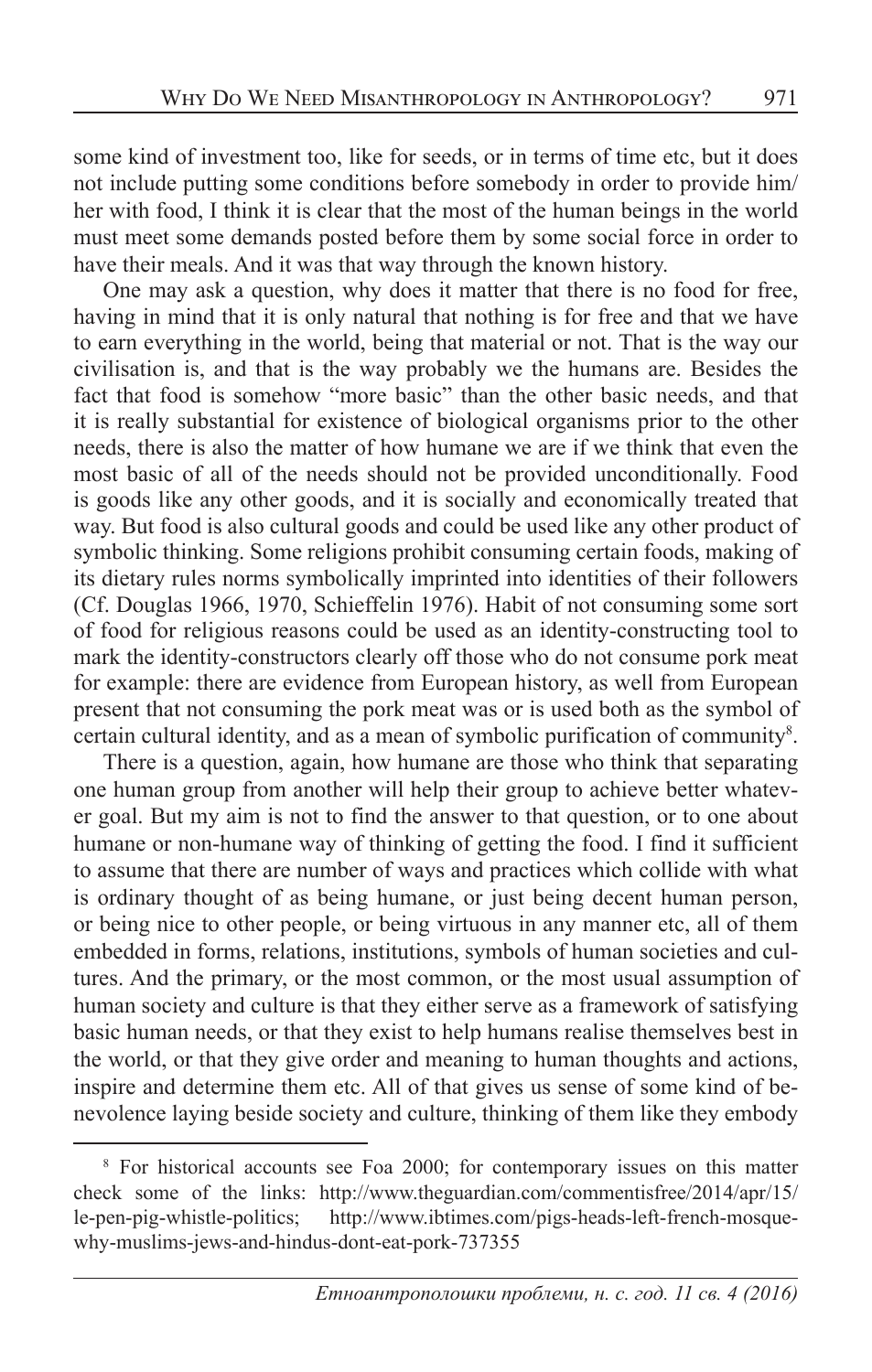some a priori positive attitude toward humans and of them, some kind of cradle of ideals, even when they are described as trying to discipline their members, they somehow are doing it for the purpose of some greater good<sup>9</sup>.

Well, whatever quality is said to be true human quality, that what is desirable for humans to think and/or act like, whatever gives us sense of pride that we are humans, or we talk about it as of something worth striving and thriving to, even whatever people use as a verbal or symbolical disguise or alibi when performing knowing that they are making other people to suffer, or with the aim to harm them, is the "theoretical" base to which the concept of misanthropology is opposed. The thought which guides social science and humanities, as well as liberal arts is inspired by conviction or belief that there is something particularly positive which is inherent to human beings in general. It is rarely named or explicitly defined, but it is always assumed as a virtue of some special kind. Maybe I can put it this way – it is virtue in itself what is conceived to be the determinant of humanity, whatever that may mean really and in each particular situation or context. I will regard it as humanitas here, at least in a sense Bidney used it (Bidney 1996, 402). And misanthropology is meant to be the study of quite opposite qualities which I am convinced are also to be found as inherent to humans, in their social and cultural expressions. Or let me put it this way: we think, or we just want to believe that form of binary dualism in thinking about human beings and their concepts and deeds is really based on good opposing to no-good in categorical reasoning and practical actions. So why we experience then that our societies and their cultures – or maybe any given society or culture – do not work that way?

### Object of misanthropology as what is opposed to humanitas

No matter that all of the examples could go down to the argument that "we/ my/ours thought/action is good", the point is that there always exists some socially/culturally constructed "good", which is easily thought of as some kind of human essence, which in turn is projected to the social world, and which is only taken into consideration of how to organise our lives and our communities, being used as an overall ontological and consequently social ideal. Basically, humans tend to believe that they are good, and that goodness of theirs is usually explained as a virtue, and that things, i.e. concepts like that are what determine their humanity. I would not go that far to claim that there are no "good" and "no-

<sup>&</sup>lt;sup>9</sup> This view is rather Durkhemian and it could be disputed of course (Cf. Durkheim 2012, Laidlaw 2002), which I am doing here as a matter a fact, but it could hardly be denied as kind of a description of how we tend to perceive society, or at least how we are taught to do so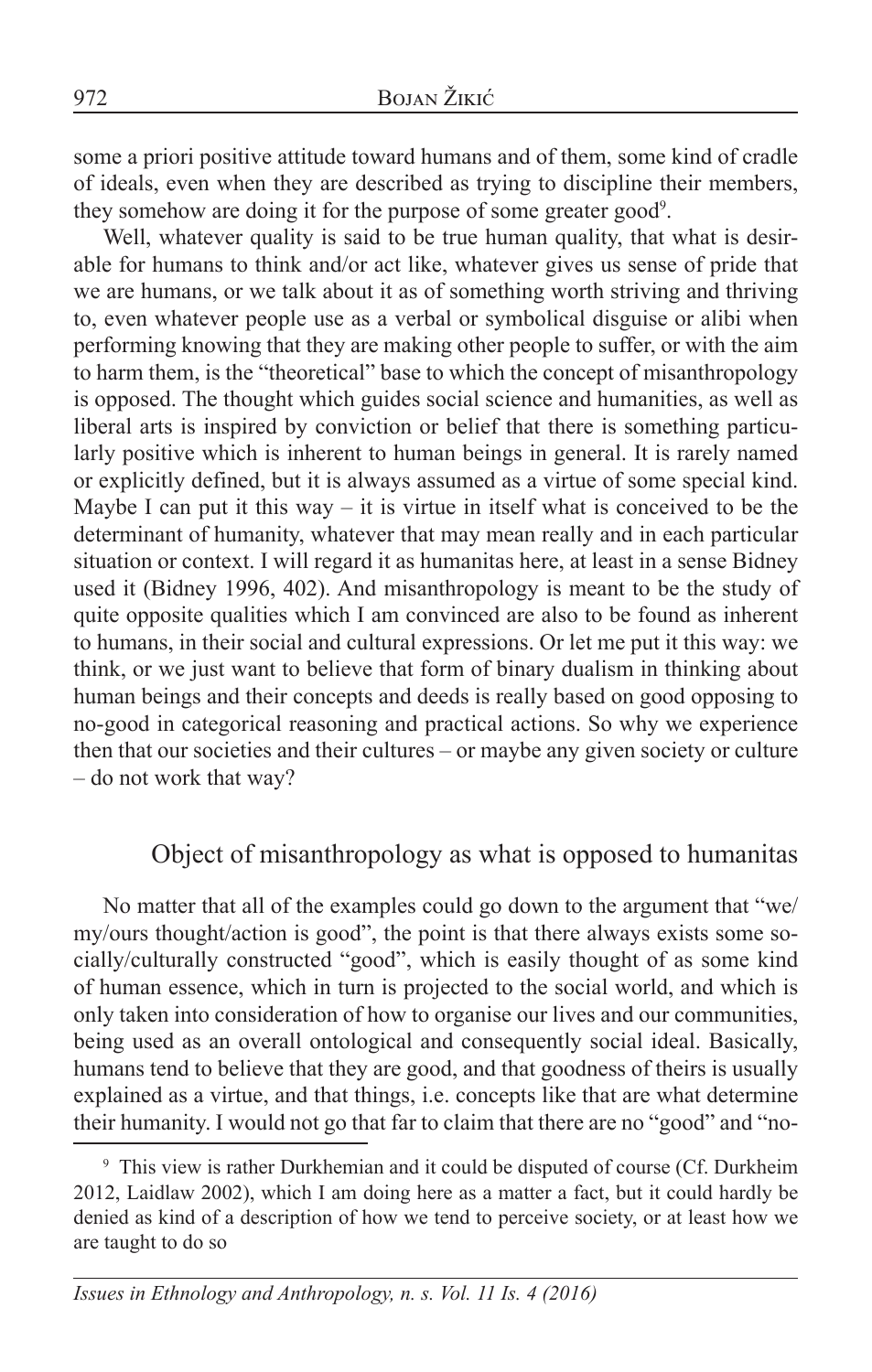good", that they are constructs only, no matter being aware that moral is product of culture (Cf. Heintz 2013). My point is that human being, and human society and culture accordingly, could all be defined by concepts opposite to "positive", "good", or "virtue", altogether by with concepts like "positive", "good", or "virtue", and that *humanitas* of anthropology and in social science and humanities in general, lacks conceptual framework for doing so. I hope that misanthropology could serve that purpose.

Misanthropology should not be understood like some kind of reverse anthropology or so. It may develop its own theoretical and methodological premises in due time, like it happens in disciplinary subfields here and now, but for the moment let its own characteristic be the subfield in itself, determined by the object of its study. That object in turn is defined by being opposite to *humanitas* of anthropology and social science and humanities. If we take that the concept of *humanitas* is guided or inspired by the notion of virtue, then the object of misanthropology is guided or inspired by the notion of atrocity. I am aware that one could object about those notions being used arbitrary, without precise and more contextually embedded meaning. My answer is that those notions are derived after the concepts of "good" and "no-good"<sup>10</sup>, which exists in every society and in each culture we know about as the anthropologists, and that they serve as signifiers for thoughts and actions which are considered as belonging to the concepts of "good" and "no-good". Again, one may object that although the presence of those concepts is universal or almost universal, their contents may vary across the cultures, but I do not think that such variations are substantial: wherever concepts of "good" and "no-good" are to be found, people define their own humanity according to the concept of "good", and according to the notion(s) of virtue derived thereafter (Cf. Stroup 2014).

There is where in search for the "cussedness of human nature" and for the atrocities which results therefore we should relate to particular cultural contexts in which either "goodness of human nature" and virtues inherent to it are defined or there is pretty strong cultural agreement about what such virtues should be without clear definitions. Object of misanthropology is necessarily related to virtue, or to concept of "good", so in order to know what exactly the misanthropologist is about to study, we need to know what people among who we research hold for a virtue or a goodness. It means that the object of misanthropology needs to be defined in some particular cultural context and in a relation to some

<sup>&</sup>lt;sup>10</sup> I choose not to use term "evil" because I wanted to avoid any religious, theological, or even philosophical implications. Following the "tradition" in anthropology since structural anthropologists to mark the opposite pair of the binary opposition as negation of the initial pair of opposition, I chose term "no-good". I wanted to stress the significance of the concept of "good" and related notions for trying to define the object of misanthropology as something which is opposite to all of those, yet related to them.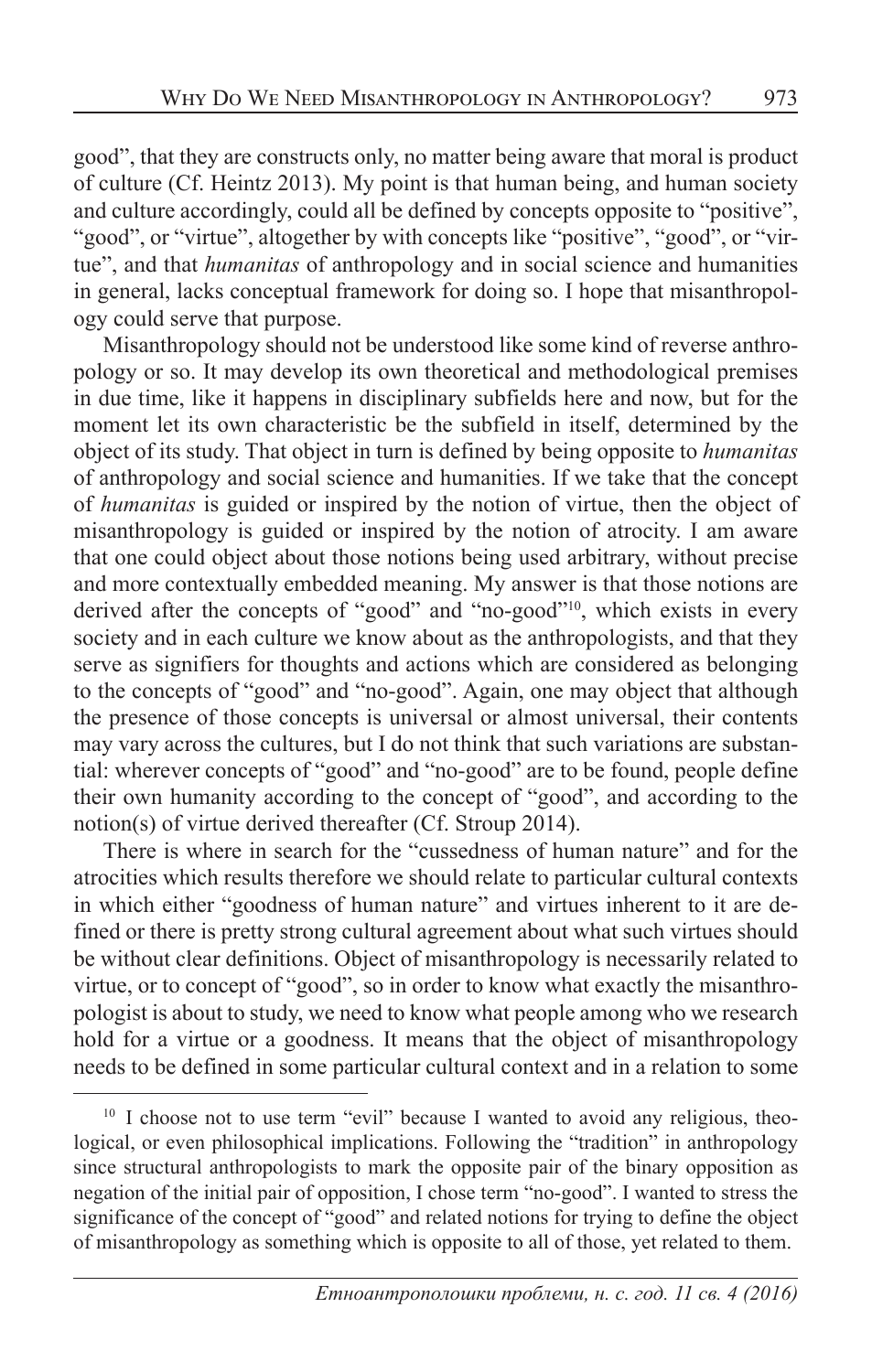other, preceding concepts. Does it confront the idea that virtue and atrocity are universal characteristics of human societies and their cultures? I do not think so. Let us consider waging the war for example – and put aside the crimes committed in war, like raping, killing civilians, burning homes, stealing property, displacing people etc. No matter if there were the attempts to resolve the conflict peacefully or not, once the war started, sides involved will construct the positive image of it: defending one's own country, one's people, customs, way of living, taking the dictator down, bringing freedom to people etc. Besides the usual public displayed affinity for certain virtues in circumstances like that, like bravery, solidarity, dedication, one's particular social or cultural virtues will be constructed to become the target for enemy's atrocities. It is not only that enemy will be constructed to be displayed as the incarnation of vileness, wickedness, corruption, but that what it is considered as virtues by the enemy, will be transformed into the origin of and the inspiration for its atrocities<sup>11</sup> (Cf. Çetinkaya 2014, Bax 1997).

By observing such unfortunate occasion we can learn about what people of some community consider as a virtue, and what they consider as an atrocity. Note that if we for example learn about virtues of some "A" by paying attention to discourse of that community, we will also learn about what "atrocity" means for them through the same discourse. Atrocity of their enemies will not be seen among "A" just as result of how their enemies think about something and act accordingly, but as opposite to the virtue of "A", to their values, their ways, their notion of what is good and positive. And one not need to look after "atrocity" and "enemies" in a clear sense; it is sufficient to think of how migrations of people of non-European origin affect public discourses on "culture" (meaning "our culture" usually) of the European countries (Cf. De Graeve 2015).

Misanthropology needs also to be comparative subfield of research, the same as anthropology is. If we hope – and I stress "if" – that something really could be learnt about cussedness, or the dark side of the human nature, it should be done by learning from the particular cases, not merely by theorising. And we ought not to engage into inquisitions about individual motives, behaviour, or condition responsible for producing case-studies of misanthropology. Misanthropology should be performed according to social and cultural presence of atrocity. The way social or cultural anthropology learns of human nature and contributes to the general understanding of it by my opinion is only by investigations of the manifestations of human nature – or: human spirit, genius, mind etc – through human society and culture.

<sup>11</sup> More to that, culture obliges sometime to act as seeking violent vengeance towards the perceived enemy, when it is considered as a duty to shed enemies blood; obviously performing such duty is central to certain social role somebody occupies in his/her community, Cf. Vukomanović 1992, ten Dam 2010.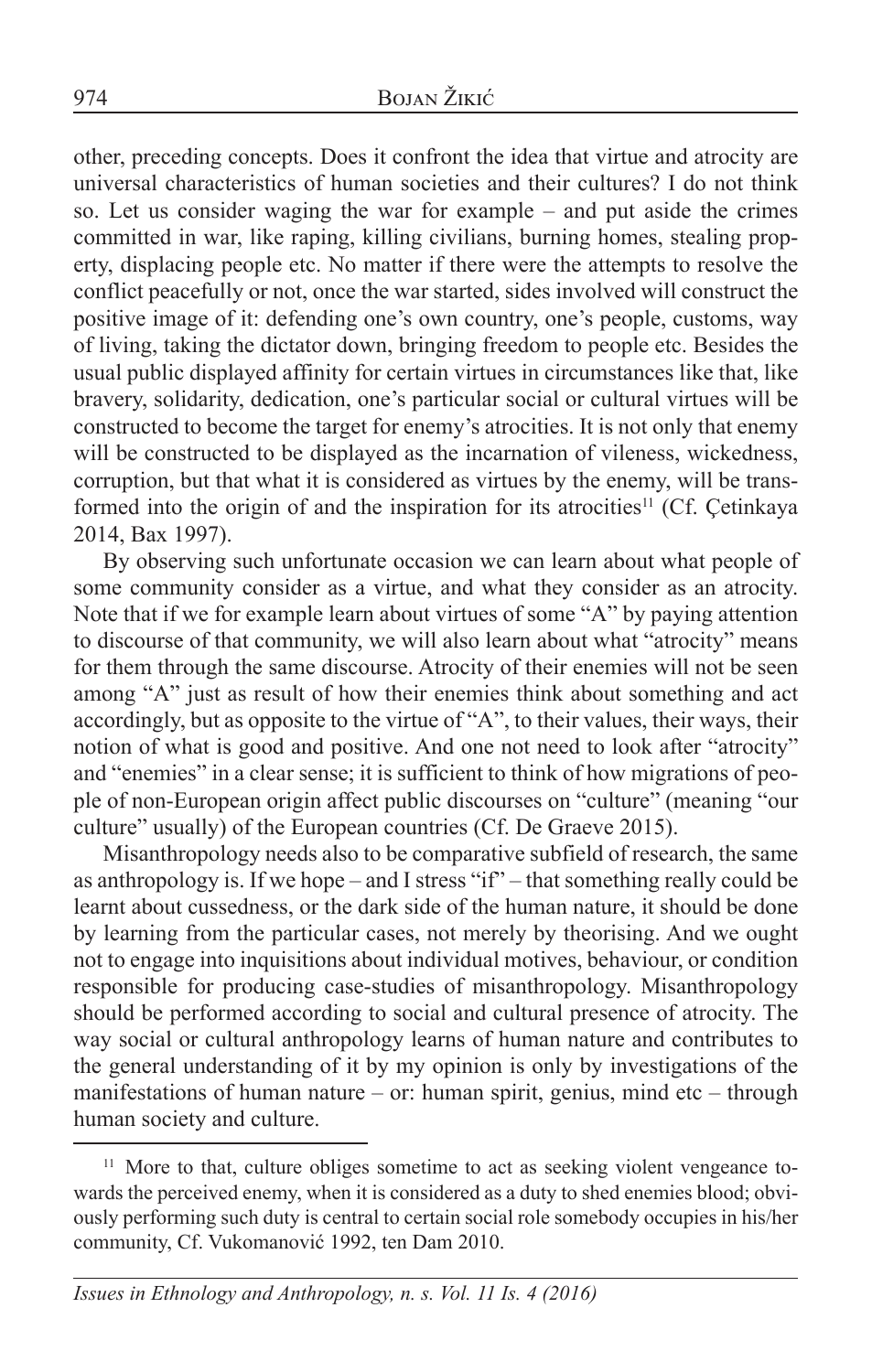## Misanthropology below the radar of social institutions and customary life in culture

But here we must be careful in restraining research from not restricting its object solely to misanthropological manifestations obviously produced within and by the institutions of society or norms and mores of culture. I do not have on mind only general level of discussing misanthroplogical issues, like the food example, nor more contextually related examples like persecution of Jews throughout European history. It is clear that while obtaining and providing the food is rooted in human economic activities which are everywhere sanctioned by more or less codified, written or remembered laws and rules, and that the persecution of Jews has everywhere in Europe been inspired or even organised by the institutions of society (governments) and culture (church), that there misanthropological thoughts and activities which do not originate from the institutional side of society or culture, but nevertheless are social or cultural manifestations. Take for example reactions of numerous people on Internet to public self-display of disfigured persons, where former are expressing their displeasure or even annoyance by the appearance of latter, based on their nonconforming to presumed standards of beauty, or to presumed biological "norm" of human body<sup>12</sup>.

It is true that such reactions can hardly be part of some "official" discourse of any Western culture. Appraisal of those who did their best and get their success against the all odds, together with compassion for those who are disabled in a way that prevents them from living like the most other people do but encouraging them to do their best should be considered as virtues, and we have all been taught when we were children that it is ugly, or just no polite to make fun of people for their mental or physical disabilities or differences. Yet not insignificant number of people found themselves annoyed, or even enraged with the sole public appearances of persons like Lizzie Velázquez and cope to find social or cultural ways and tools to express that. One may argue that there are no cultural traits in behaviour like that, or in the mode of thinking beside that behaviour, maybe trying to connect it to evolutionary or/and psychological matters, but norms of culture do not display themselves openly always. It is not my aim right now to discuss possible evolutionary clues for behaviour which I designated as misanthroplogical, even if there are studies in evolutionary anthropology or psychology which suggest something similar to that notion<sup>13</sup>. Besides I use the

<sup>&</sup>lt;sup>12</sup> The case of Lizzie Velázquez speaks for them all, see for example http://www. bbc.com/news/blogs-ouch-30948179, or http://www.people.com/article/lizzie-velasquez-brave-heart-film, or (in Serbian) http://www.b92.net/superzena/komentari. php?nav\_id=854382 (all web-sites last approached in May 2015).

<sup>&</sup>lt;sup>13</sup> An interesting contribution on similar matter is that of Gangestad and Scheyd.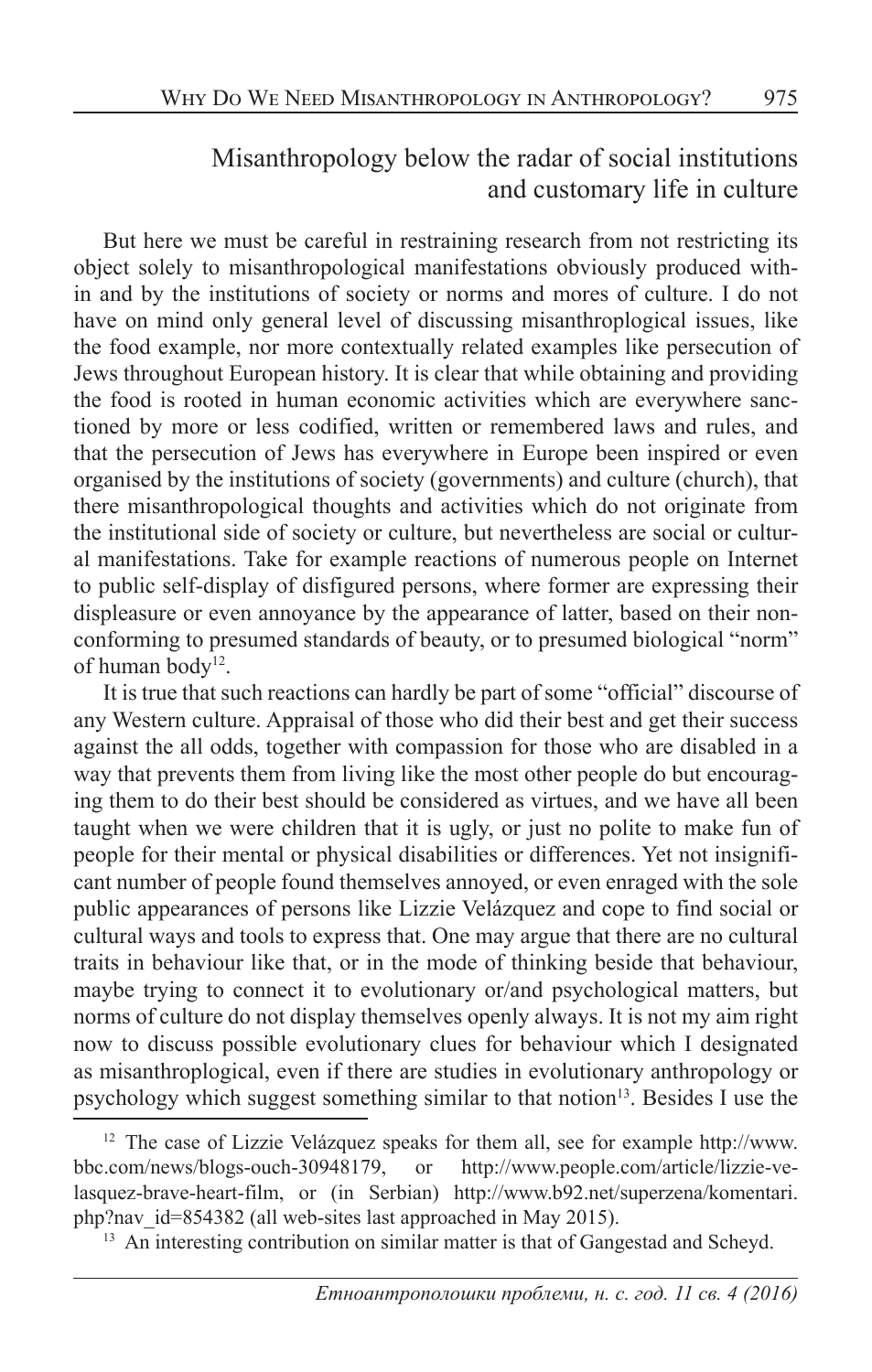term "misanthropology" to denote social and/or cultural thinking and acting, I do not find it to be product of institutions of society and culture only. There are rules and norms which people feel obliged to abide even when there is no code of laws behind them.

It is so with public disapproval of disfigured persons contrary not just to the laws which guarantee every human being the same rights, but also to public discourses presumed by those laws and intended by both the politicians and the policy makers. By terminology of "classical" German folkloristics, there are two kinds of processes responsible for creating the forms of folklore. One of them comes from the social elite, another one from the common people. The first is described as "coming from above", the latter as "coming from below" (Bausinger 1969). That what "comes from below" is similar to the idioculture or culture of the small groups (Fine 1979) although neither concept matches exactly the case displayed here. The point is that numerous ways of behaving within a society or a culture is not inspired by or not conform to either what could be thought of as an official ideology, or the dominant and desirable ideology. Many of such behaviours contribute significantly to the study of misanthropology, and among them, some are more obvious candidates for so than the other. Football hooligans make the clear example. Their presence in societies and cultures where hating and hurting people are publicly disgusted and subject to criminal persecution suggests that perhaps they openly confront social laws and cultural norms (Cf. Armstrong 1998).

Question could be asked if racism is kind of a cultural norm too, as many acts of football hooliganism are guided by racist ideas. It is prohibited by law in every civilised society, but not only it is part of the cultural history of the West, it is also part of the culture of common people nowadays this way or another (Cf. Bošković 2006). Nevertheless, racism is one the first things which will come across the mind of anybody when asked about the object of misanthropology, and most of the people with racist convictions will hold themselves from openly displaying it. That obviously is not the same with internet– and media haters of disfigured persons, no matter what is said above about the dominant discourse on behaviour towards such persons in Western cultures. That is the way it is maybe for some reasons out the bounds from the scope of social/cultural anthropology, but I think mainly for our cultures pressure us with some ideas and notions on body shape, size, beauty etc, which we adopt and think of them either as if they are biologically normal, or like they present ideals worth giving all to reach (Cf. Reischer and Koo 2004). Both way, people somehow tend to think of those body-norms as of obligatory: if they represent "normality" of human physical appearance, then those falling out of the bonds of those norms are to be considered as "abnormal"; if they represent some kind of a goal, then those who could not compete for that goal are to be considered as "unworthy".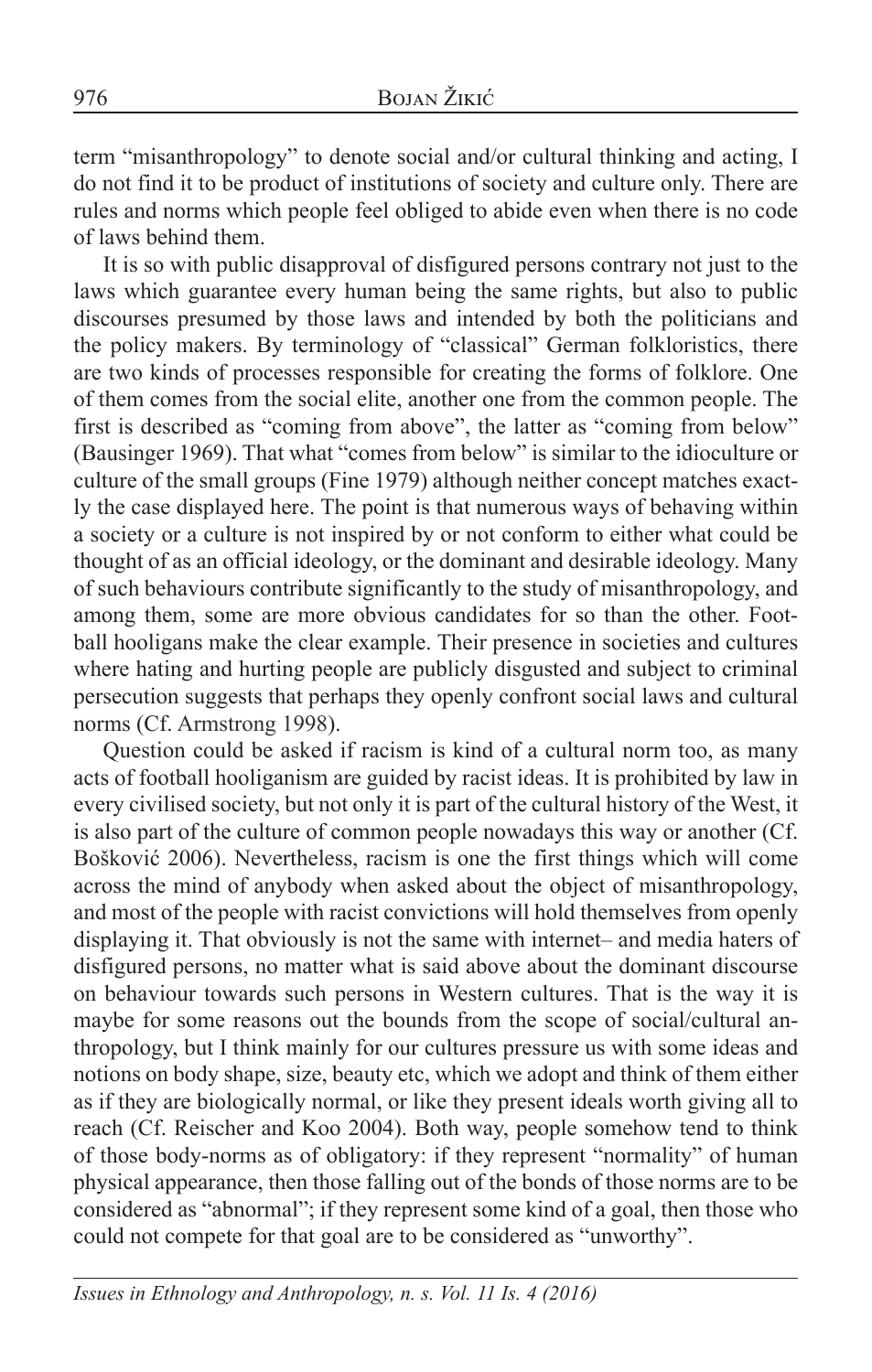This perspective suggest that people who are openly disgusted by the self-display of disfigured persons, contrary to football hooligans, see themselves as cultural-abiding people; they are conforming what they understand as the cultural norm, and by doing so, they probably think of themselves as of somebody contributing to the cultural cohesion of the community. Yet their thinking and behaving are misanthropological the same way that are thinking and behaving of racists, or of those who persecuted Jews. It does not mean by any sense that people who dislike Lizzie Velázquez on Internet would harm her physically or psychologically or even try to avoid her company in real life, nor is their act of displaying disapproval of her the same thing as is burning other people's houses. On the other hand, no matter how much malevolency could be each of these acts be accounted for, their intent and result is bringing misery to other people, which brings us to the questions if mistreatment of other people, bringing misery upon them, hurting them or so are parts of the definition of the object of misanthropology, and if each case of such acting towards other people – which also has to be attributed to the thought of the same kind – should be considered as the part of the object of misanthropology.

Let me first briefly discuss the second question. Above all, my intention is to establish the field of misanthropology studies as produced by social and cultural thought and behaviour. It is presented in this text above that principle levels of the social and cultural thinking and behaving considered as misanhtropological could be observed as: human civilisation; institutions, rules, laws and norms of some particular society and culture; cultural norms within some community which are inconsistent with those norms reproduced, maintained, and encouraged by public discourses of that community. Put that way, where does belong schoolyard bullying, or keen observations of other people mishaps or misfortune without intention of at least giving them a hand or comfort? My opinion is that there are too many examples like that in everyday life which could easily be attributed to that last level by finding the cultural norm which inspired them, or discarded due to being described as random, individual acts with no clear link to any cohesive cultural thought. I hold that the ethnography of misanthropology is necessary, but that collected examples should fit to one of those principle levels of observation, and that they must meet the basic demand of being kind of an atrocity, opposed to culturally presumed virtue, or being part of the "no-good" concept standing against culturally defined concept of "good".

That is at least partly answered the question of what elements to use to define the object of misanthropology. Way of thinking and/or behaving which is intrinsic to or is the result of norms and institutions of society and culture, which produces or provokes atrocity of any kind – by which I mean any thought or deed opposite to presumed virtues of a given society or a culture – should be rendered to as an object of misanthropology studies. Maybe one day this kind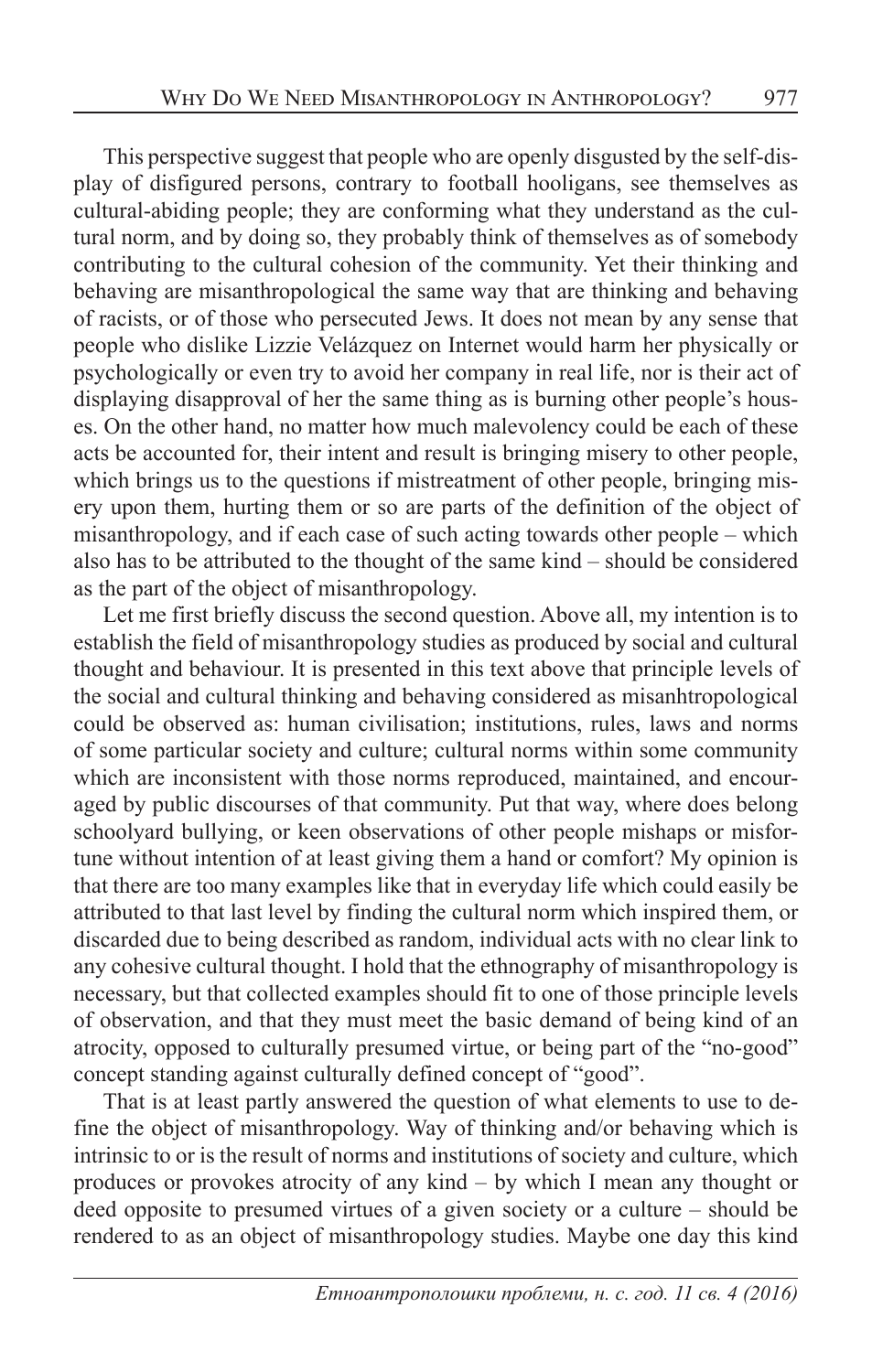of defining such object will prove inadequate, but for the moment – or as kind of a starter – it will serve the purpose. This definition demands that the object of misanthropology studies should be looked upon in some particular social or cultural context and in relation to the notions of virtue inherent to that context. It is not as far from Morson's definition as a matter a fact. Cussedness is implied by the concept of an atrocity versus the virtue, while the human nature is what stands behind society and culture: those are what we are, as good altogether with as no-good as is what conceived and realised them.

## The objectivity of human suffering and misery and relativity in anthropology's thought

It is clear that work on describing each particular object of misanthropology includes reviewing notions of virtue in a particular context. But should we rely completely to the concepts of "good" produced by some cultural context we intend to research misanthropology within it? Should we treat as a virtue everything declared so in any given culture? After all, could not we look the anthropology as a mean to challenge the ideas of what is good or bad (Widlok 2004, 53)? What if in some cultures killing enemies who surrendered themselves is considered as a virtue, or what about whipping and stoning women who committed adultery or simply do not behave the way their community thinks they must and thinks of that as of a virtue (Cf. Winkelman 1998, Pavlovitch 2010)? Obviously certain correction is needed in a definition of the object of misanthropology as something contextually opposed to the concept of "good". At some initial level of study, or in certain cases, we can say that it is enough to observe what is meant by virtue in a particular cultural context. At some point, as in case where physical punishment of women for (not) wearing particular clothes is considered locally as something normal, something which belong to the concept of "good", it is hard if impossible to expect that researcher will rest his/her case on determining what is virtue there, satisfied that concept of "good" is revealed to some extent.

What reliable tool for establishing the object of the misanthopological research is then at the disposal of the researcher, or better – is there any such tool? Yes there is, but it will be as far as it is possible from the ethical orthodoxy of nowadays anthropology, yet not so inconvenient to some other disciplines, and to the thought which guides policy makers or politicians; it is making some standard from one's own society or culture as kind of a referent point in making decisions about what to consider as an atrocity and what as a virtue in a particular context, where notions of atrocity and virtue are dramatically different from those the researcher will defend ultimately, as an individual – private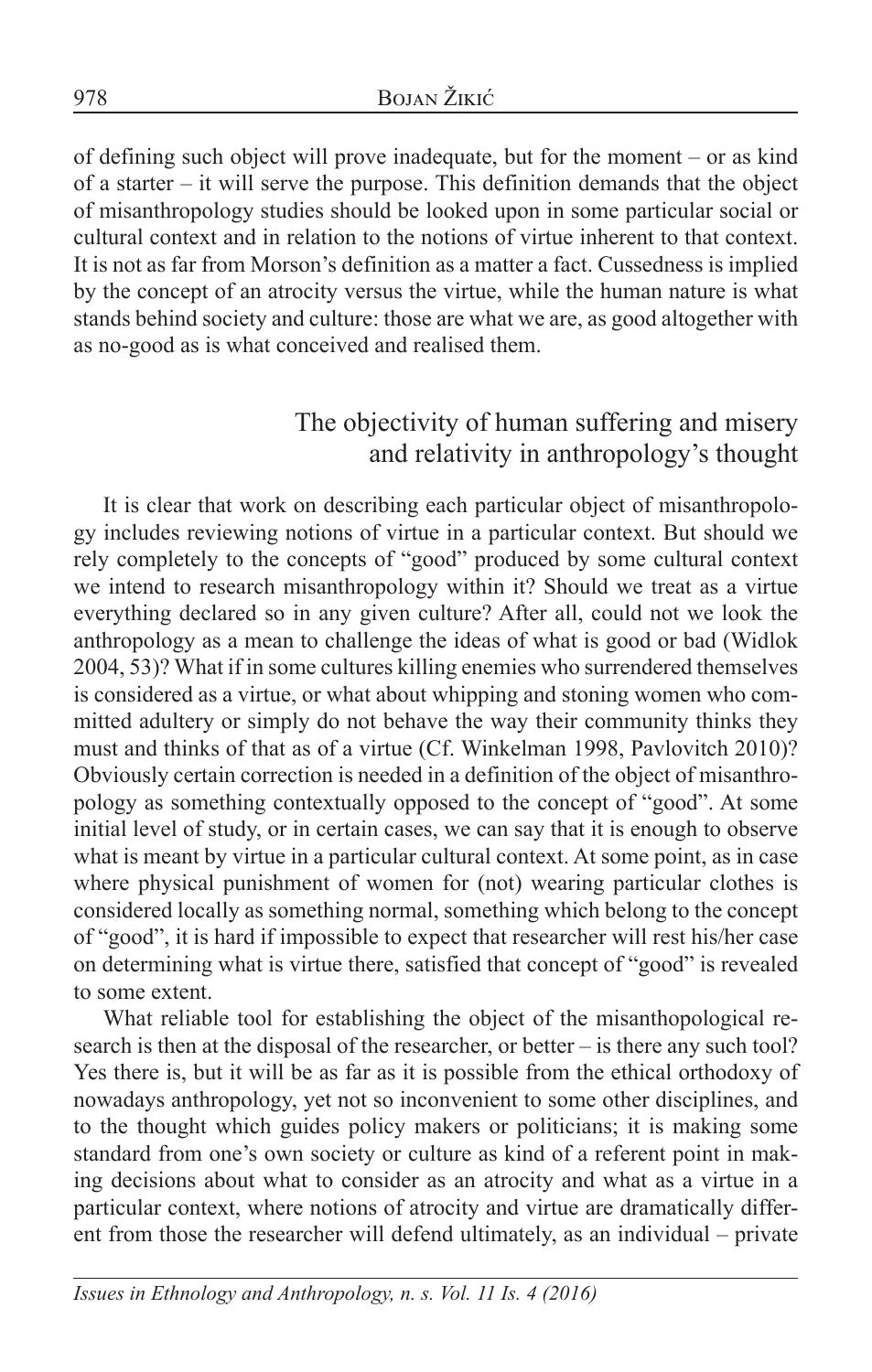citizen, as well as an anthropologist. This path is dangerous, obviously, but I think that it is deprived from hypocrisy at least. There are numerous of stands, attitudes, beliefs, convictions that we the anthropologists consider as kind of a civilisation values, not attributing them to any particular society or its culture, but wanting to believe that they serve as a sign of what human society and culture should and maybe could be, their relations and institutions included. It is not part of any particular political stance although it is influenced by different ideologies throughout history of political thought and moral reasoning, and it is overwhelming in our public expressions. Am I wrong to say that for example disgust toward: discrimination of any kind, or violence, or humiliation in any case is no less part of our anthropological orthodoxy as is respect for any given culture in the world?

I can put it this way also – when in doubt if something locally considered as a virtue in order to determine what to study misanthropologically as an atrocity is in conflict with your anthropological stance on the dignity and wellbeing of human beings, consult United Nations charters on for example: human rights; rights of children, women, senior citizens, different minorities; food, sheltering, water, health and so on<sup>14</sup>. I think it would be really hard if impossible to find an anthropologist arguing in favour of clitoridectomy or lapot<sup>15</sup> for example, no matter how fond him/herself became to certain culture or how much respect has developed for its ways (Cf. Silverman 2004). But do not think that this is advocacy of crusade of any kind. It is true that provoking social response is a vocation of social science and humanities, but before even try to discuss anything near to it, I would like to establish an anthropological subfield dedicated to documenting and analysing parts of human social and cultural thinking and behaviour which are usually neglected contribution to forming our society and culture.

I find this approach also helpful when it is about contemporary societies of the West, which are not so culturally uniform or ideologically consensual as the most of the societies the tradition of anthropological field research is built upon within. Certain referent point is needed for sure not only when researcher's ethos is in some kind of conflict with the values of the remote communities, but

<sup>&</sup>lt;sup>14</sup> I am aware that relation of the anthropologist, and mostly in the United States, to the concept of human rights as defined by the United Nations has been uneasy and ethically questionable (Cf. Engle 2001, Goodale 2006), but nevertheless think that we have more than just local cultural stand on what is good/positive/desirable etc and what is not in humans and their institutions relating one to another in order to discuss issue presented here.

<sup>&</sup>lt;sup>15</sup> *Lapot* is a form of senicide. It is largely disputed whether it actually existed or not, moreover being in conflict with the cultural practice of respecting the elderly within traditional cultures of Balkans, but it was discussed nevertheless as cultural institution in Serbian ethnology and anthropology, Cf. Georgevitch 1918, Kovač 2006.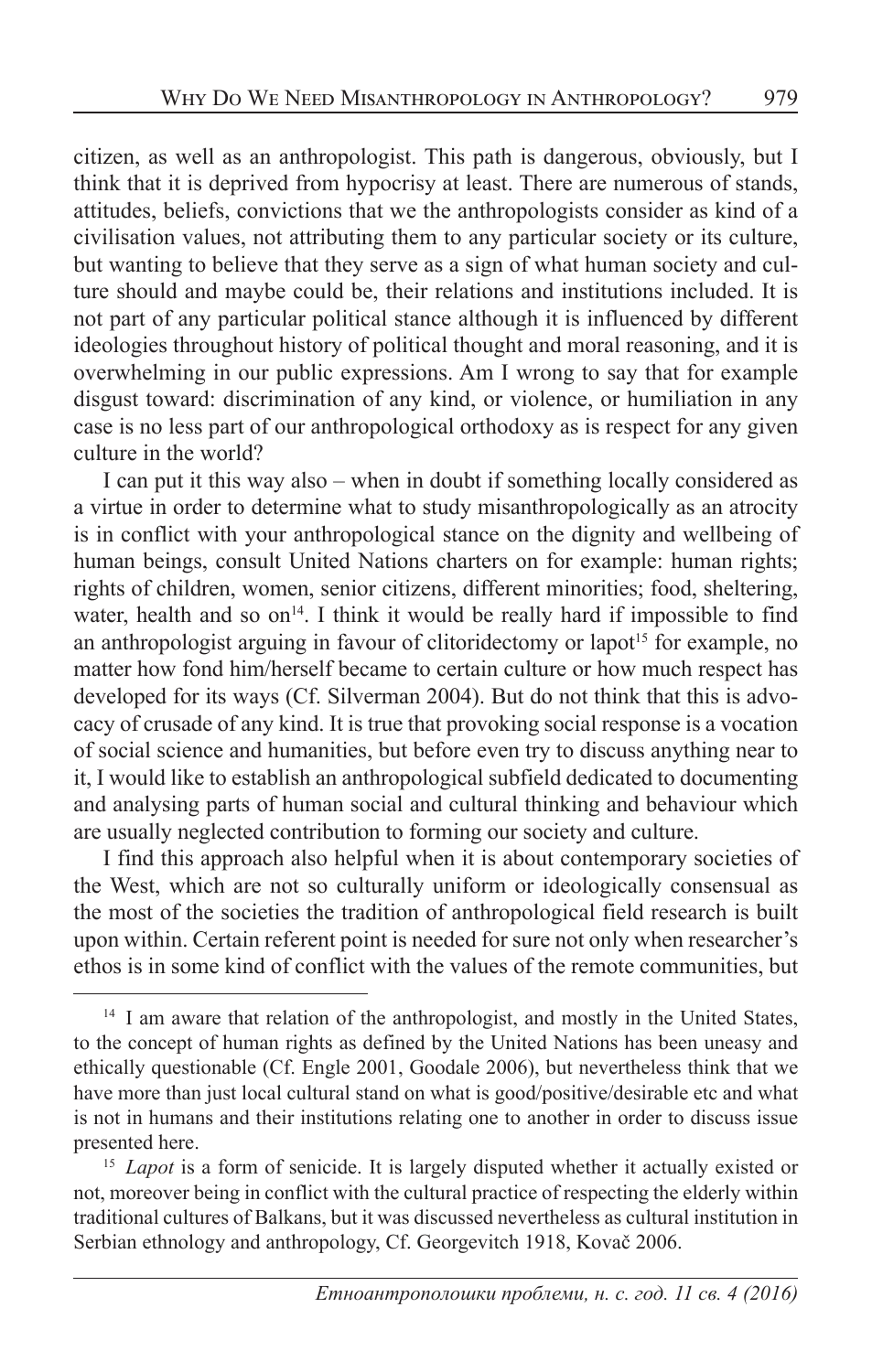also when such conflict exists with norms implied by the official or dominant discourses in their own surroundings. Take for example various obstacles put before an ordinary citizen by bureaucracy in demanding something which is guaranteed by law to him/her; or the requirements by all of the governments in the world concerning the rights of people designated as "foreign citizens" simple to be at the territory those governments are in charged for; or the category of "migrant workers" which mostly embraces people denied access to any legal job in the country they have migrated to; or troubles refugees, asylum seekers, and homeless people are faced with when they need healthcare services, etc (Cf. Gaibazzi 2014, Quesada et al. 2011, Marrow and Luhrmann 2012, Kelly 2012).

We the anthropologists, as well people from our social surroundings, are accustomed to taking some things from the social and cultural world we belong to as granted, almost the same way it do people whose life and mores we are researching, even if there are some anthropological accounts of the matter here described as misanthropology in Western societies. The fact that homeless or Roma people in Europe or North America are mostly out of the social and health care system is no less an observable and interpretable social phenomena, as is children prostitution in some Asian countries, or arranged marriages of little girls in many traditional communities (Cf. Žikić 2011). I am sure that many other examples could be presented if needed in order to convince anybody suspicious of feasibility of this referent point as some kind of correction to the basic demand of distinguishing between virtue and atrocity in a certain context. Foucault's analysis on shaping the social perception of normality and Douglas' analysis on how we shape and are shaped by the institutions of society and culture, i.e. norms of culture (Foucault 1973, Douglas 1992) suggest not only that social surroundings the contemporary anthropologists come from are not different from those surroundings "usual" anthropological researches are and have been performed in, but that both "types" of surroundings are shaped and modelled historically, by processes and acts meant to contribute to their cohesion, continuity, and progress, where some of those processes and acts are nowadays not considered the same way normal, noble or justified, they have been considered in the time of their happening.

If it is true that people with mental health problems are no more subjected to cruel treatments, and that homosexuality is not considered abnormal anymore, what about police harassment of sexual workers or injected drug users (Cf. Rhodes et al. 2008)? Neither practice is considered at least positive nowhere in the world, and in some countries it is considered as close to the notion of human aberration it could be, but do we found that brutal "disciplining" of those people should take place and in what circumstances, and what if there exists strong opinion among ordinary people that injecting drug users deserve harsh treatment by social institutions beyond any legal requirement or law (Cf. Žikić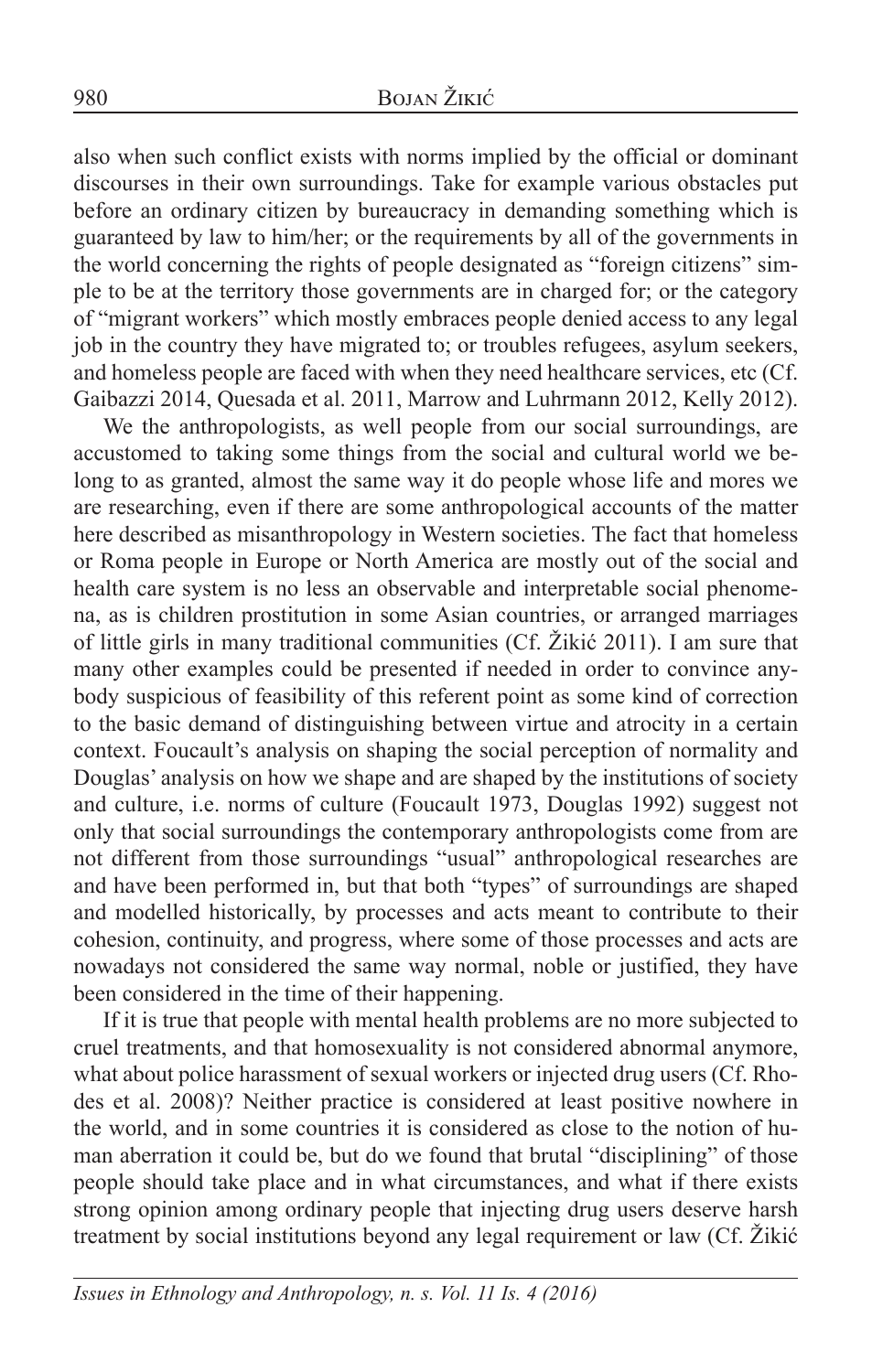2015)? These questions bring us to the next concern in determining the object of misanthropology: if we attribute some thinking or behaviour as the cause of atrocity, should there always be a virtue as an exactly opposite match to it, or some things could be considered as atrocity by themselves solely, related as an opposition to some perhaps fuzzy and broader part of the "good" concept?

I am afraid that I cannot offer a plausible answer for that matter and that I must admit there is certain yet to be defined point where proposed point of reference, consisting of contextually produced notions on atrocity versus virtue at one level, and of correcting confronting notions of virtue at the other, looks like starting to fade, loosing its strength to delineate clearly the relation between what researcher establishes as an object of misanthropology studies according either to local culturally produced concepts of "good" and "no-good" or to correction made by researcher when local notions on virtue are dramatically confronted to his/her ethos. This last issue is hazy because there are number of situations where we "know" or "feel" that something is out of order, but we cannot say anything about that order, or we simply lack firm socio-cultural background to the notions of order and that being out of it. At what point there are differences and at what point similarities in local fitting of clitoridectomy in Africa, and brutality towards injecting drug users in Serbia to as near to the concept of "good", if not to that concept in itself?

At glance, it looks like a matter of cultural consensus. It is as absolute as it can be in any human community for clitoridectomy, while it could be described as "mostly" or "dominant" voice on how society through its institutions should treat injecting drug users. But it is not about consensus in itself, but about what gives one. It is much easier, or at least much convenient as research conclusion, to get to the cultural consensus within the traditional communities, as in case with those here involved in issue of approving clitoridectomy for any reasons. In more complex societies it is not only opinions on some social or cultural matter will differ, but they must compete in a way, because they are more or less logical products of different thoughts developed within the culture – or even cultures of a society. Some of the competing cultural thoughts could be in conflict one to another, and I am not talking of anything else but of thoughts that inspired and influenced different discourses which are statistically and publicly relevant in a given society like (still) it is the dilemma when it is about human reproduction – which rights should be exercised one over the another in some European countries, those of the state or those of the women (Cf. Best 2005, Mishtal 2012).

Researcher's ethos – which is culturally formed and socially shaped – could differ from the official discourse on injecting drug use voiced through judicial laws, as well from the discourse which "comes from below"; not about the nature of that habit of course, but in having sense, sometimes based on the factic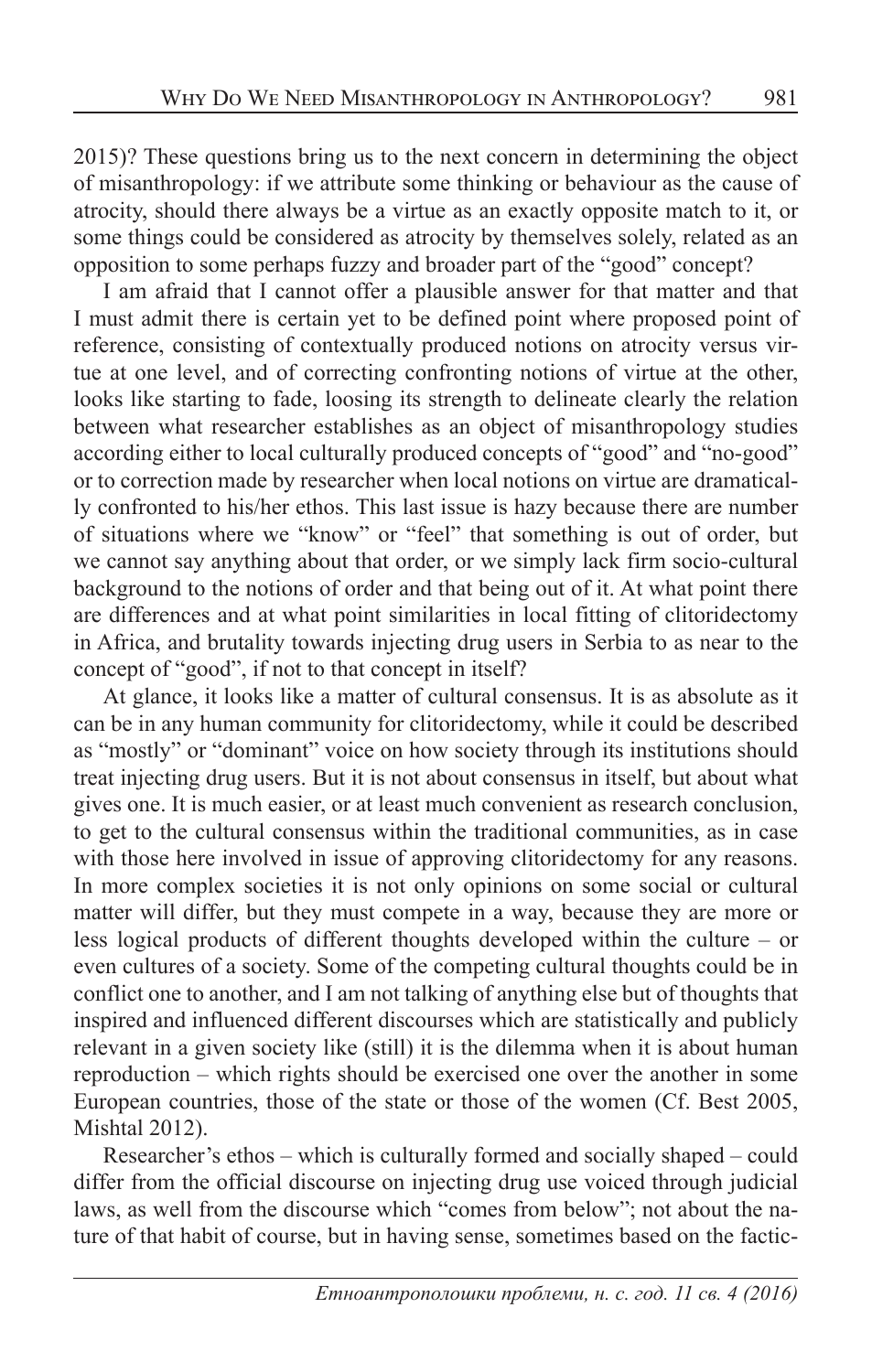ity obtained by research, that something is wrong with the means institutions of society deploy in fighting the injecting drug use, as well with voices "from below" asking for more strict punishment, and with the consequences for the group of people targeted and usually struck by practical consequences of those discourses. One reason for such disagreeing is low efficiency of solving the so many problems which injecting drug use bears with it, not mentioning the awareness that some of the important problems are not even touched by institutionally applied or publicly advocated strategies (Cf. Harris et al 2014, Fraser et al. 2014). But the other reason is compassionate stance which is usual part of our humanist breed and education, which sees every human suffering as not necessary and hopefully avoidable. It is not just that "What's wrong's the wrong that's always in wrong"16, but understanding misery as something human beings do not deserve. Maybe they do not, yet there is misery which humans bring one upon another all around us and have done so in all of our recorded history, and I do not mean, again, some random acts or individual motives, but misery which falls upon humans as the result of our ultimate tools of seizing the world – or adjusting to it, as probably will put some researchers with different background: our society and our culture.

#### Conclusion

Misanthropology is about misery inflicted upon humans by humans through mediation of society and culture. It is not just misery consisting of the vast array of by-thoughts-produced-acts, but misery as a concept embedded in thinking-for-behaving<sup>17</sup> and acting of the socially and culturally constructed persons, where "constructed" stands for how individuals are conformed to behave as agents and bearers of social and cultural norms and values, being intitulated as the representatives of social and cultural institutions, or thinking of themselves so. Such concept is opposite as it could be to that of *humanitas*, but contributes no less to the way human world looks like, historical contribution included as well as contemporary developments. Misery is where the object of misanthropology is to be found, defined within the different frame levels of its appearance as discussed above.

<sup>16</sup> Verse from the song "Party Fears Two", a single by *The Associates*, published by Associates/Beggars Banquet in 1982.

<sup>&</sup>lt;sup>17</sup> This term is obviously inspired by Slobin's notion of thinking-for-speaking, but it has nothing to do with it in it's linguistic domain, but reflects my opinion that as in language, cognition plays significant part in producing the mental-setting framework responsible for the acts I describe here as misanthropological, not knowing of course whether it could be proved or not. Cf. Slobin 2003.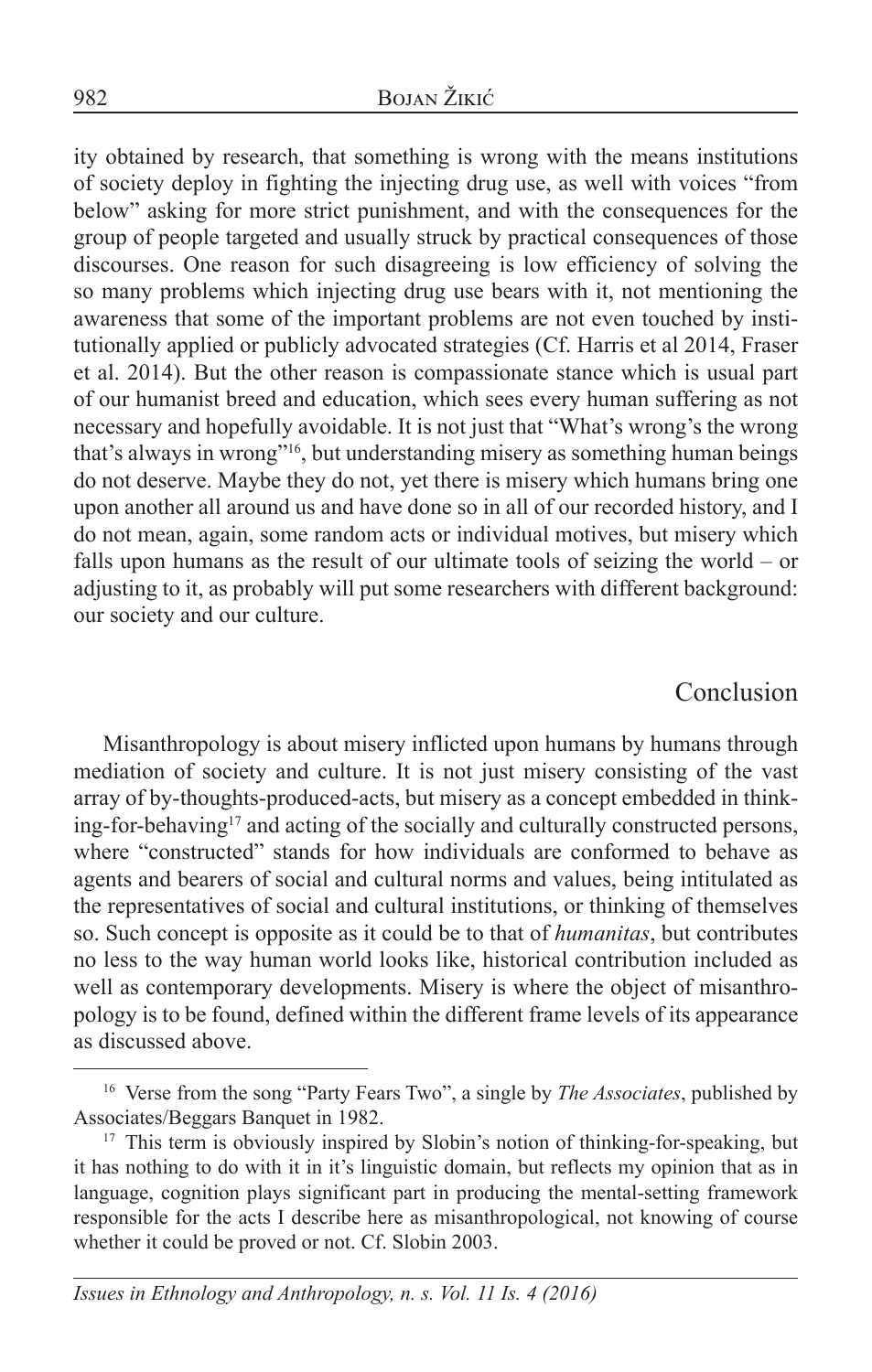Morson may be right that it is in the human nature in fact, but I doubt that there is more social/cultural anthropological contribution to that matter besides observing, noting, analysing and interpreting misanthropology in human society and culture and by them. I am sure that criminology, psychiatry, or some branches of psychology, amongst many others disciplines, not necessarily those of social science and humanities, all have to contribute to some broader and more comprehensive study of those "cussedness of human nature", but what I propose here is the anthropological mean of contribution. It could be based on discussing already existing ethnographic reports, as well on genuine researches, where some of the studies could be described as interests for misanthropology in anthropology without placing their objects in more-or less delineated and proclaimed subfield of misanthropology (Cf. Farmer 2006). Farmer's work on in fact institutionally caused human suffering in different parts of the world, most notably in Haiti, is maybe the most obvious example. Some others could include for example Scheper-Hughes 2008, or Panter-Brick 2002, or Long 2004 or you name it in fact.

Maybe some of those authors would not accept their work to be described as "misanthropological" or "proto-misanthropological", or perhaps even to be linked to this concept, but after all objects of their studies fit more or less in that concept as presented here. Although I made an effort to give as much theoretical elements in an attempt to establish anthropological subfield of misanthropology as I was able to, I still agree with Morson on the object of misanthropology as a product of practical reasoning which research problems are posted more based on the social and cultural experience than on strict demands of some social science theory. That is why I consider important making misanhtropology ethnographies. Those should be the next step into establishing that subfield of anthropology, after this somehow primeval discussion on how to make the debris of the concept and how to fill that frame, both with possible research problems and the basic theoretical considerations.

I feel somehow that comparative perspective on the objects of the study described as misanthropological could be more firm than those the anthropologists are seeking through performing researches within numerous subfields of the discipline, contributing that way to our general knowledge on how and why a significant part of human thought and behaviour occurs like it does in contexts the anthropologists usually research or simply live in. Yes, it is so because concepts and notions derived after *humanitas* and similar culturally evolved ideas are not the only guideline to human effectuation and achievement through society and culture, there are more sinister forces deployed also, but that is not a satisfactory answer. Studying the objects of misanthropology should serve the purpose of understanding those "sinister forces", not only to have them listed, and why not, perhaps to really give some answers on the "cussedness of human nature".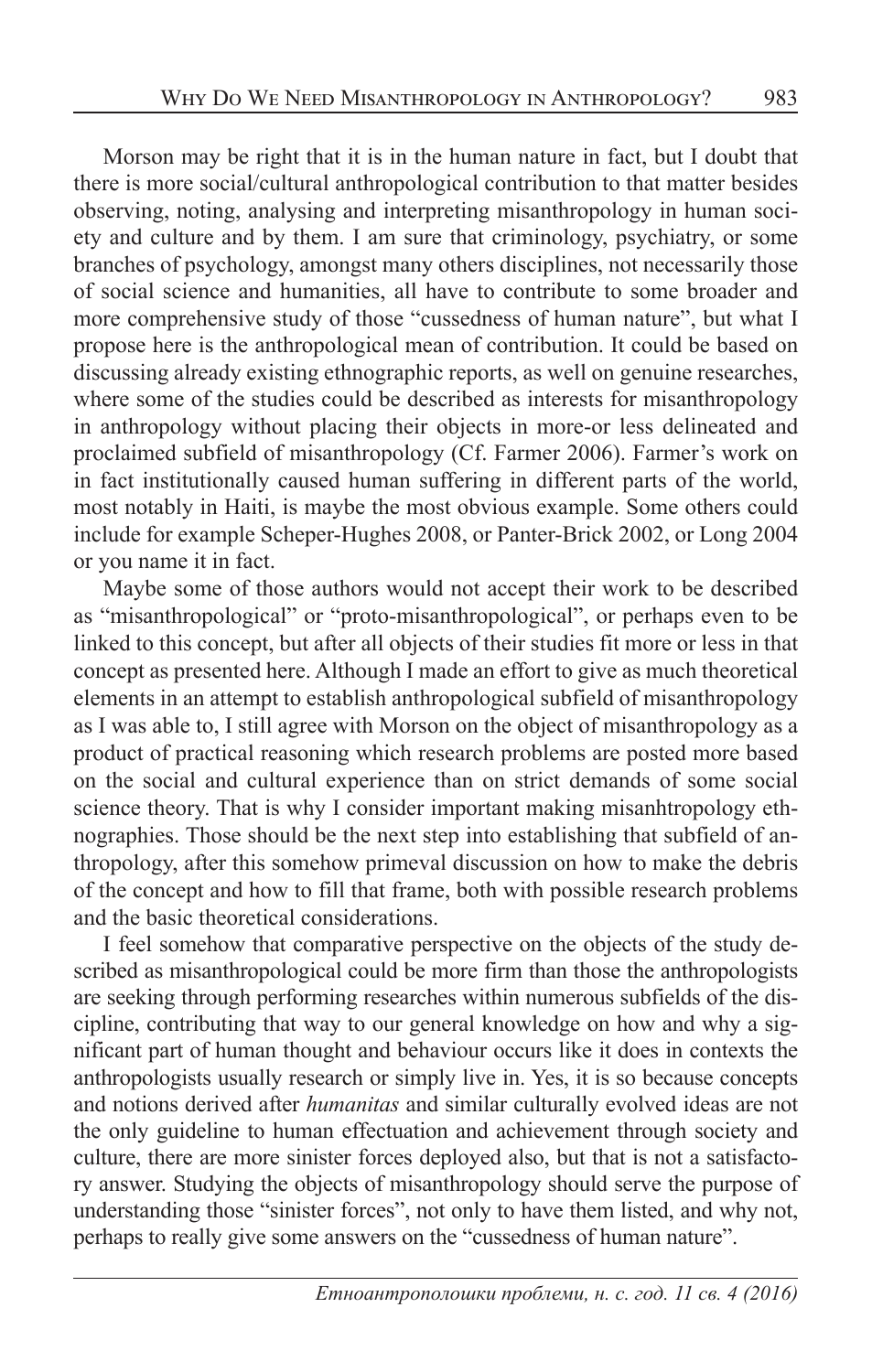#### **References**

Armstrong, Gary. 1998. *Football Hooligans: Knowing the Score*. New York: Berg.

- Baron-Koen, Sajmon. 2012. *Psihologija zla*. Beograd: Clio (orig. Simon Baron-Cohen, *Zero Degrees of Empathy. A New Theory of Human Cruelty*, London: Allen Lane 2011).
- Bausinger, Hermann. 1969. Folklorismus in Europa: Eine Umfrage. *Zeitschrift für Volkskunde* 65: 1–8.
- Bax, Mart. 1997. Mass Graves, Stagnating Identification, and Violence: A Case Study in the Local Sources of "The War" in Bosnia Hercegovina *Anthropological Quarterly*  70 (1): 11–19.
- Best, Alyssa. 2005. Abortion Rights along the Irish-English Border and the Liminality of Women's Experiences. *Dialectical Anthropology* 29 (3/4): 423–437.
- Bidney, David 1996. *Theoretical Anthropology. With a new introduction by Martin Bidney*. New Brunswick, NJ: Transaction Publishers (Second edition, orig. New York: Columbia University Press 1953).

Bošković, Aleksandar. 2006. Balkan Ghosts Revisited. Racism – Serbian Style. *Anthropos* 101 (2): 559–564.

- Bošković, Aleksandar. 2014. *Antropološke perspektive*, Beograd: Institut društenih nauka (engl. trans: *Perspectives in anthropology*).
- Çetinkaya, Y. Doğan. 2014. Atrocity Propaganda and the Nationalization of the Masses in the Ottoman Empire during the Balkan Wars (1912–13). *International Journal of Middle East Studies* 46 (4): 759–778.
- De Graeve, Katrien. 2015. 'They Have Our Culture': Negotiating Migration in Belgian– Ethiopian Transnational Adoption. *Ethnos* 80 (1): 71–90.
- Dickey, Sara. 1993. *Cinema and the Urban Poor in South India*. Cambridge: Cambridge University Press.
- Douglas, Mary. 1966. *Purity and Danger: An Analysis of Concepts of Pollution and Taboo*. London: Routledge and Kegan Paul.
- Douglas, Mary. 1970. *Natural Symbols: Explorations in Cosmology*. Cresset Press: Barrie & Rockliff.
- Douglas, Mary. 1992. *Risk and Blame: Essays in Cultural Theory*. London: Routledge.
- Durkheim, Emile. 2012. *Sociologija i filozofija*. Zagreb: Naklada Jesenski i Turk/ Hrvatsko sociološko društvo (orig. *Socilogie et philosphie*, Paris: Librairie Félix Alcan 1924)
- Engle, Karen. 2001. From Skepticism to Embrace: Human Rights and the American Anthropological Association from 1947–99. *Human Rights Quarterly* 23(3): 536–559.
- Farmer, Paul. 1997. "On suffering and structural violence: a view from below". In *Social suffering*, eds. Arthur Kleinman, Veena Das, and Margaret Lock, 261–284. Berkeley, CA: University of California Press.
- Farmer, Paul. 2006. *AIDS and Accusation: Haiti and the Geography of Blame*. Berkley, CA: University of California Press.
- Farmer, Paul E. Bruce Nizeye, Sara Stulac, Salmaan Keshavjee. 2006. Structural violence and clinical medicine. *PLoS Med* 3(10): e449.
- Fine, Gary Alan. 1979. Small groups and culture creation: the idioculture of Little League baseball teams. *American Sociological Review* 44 (5): 733–745.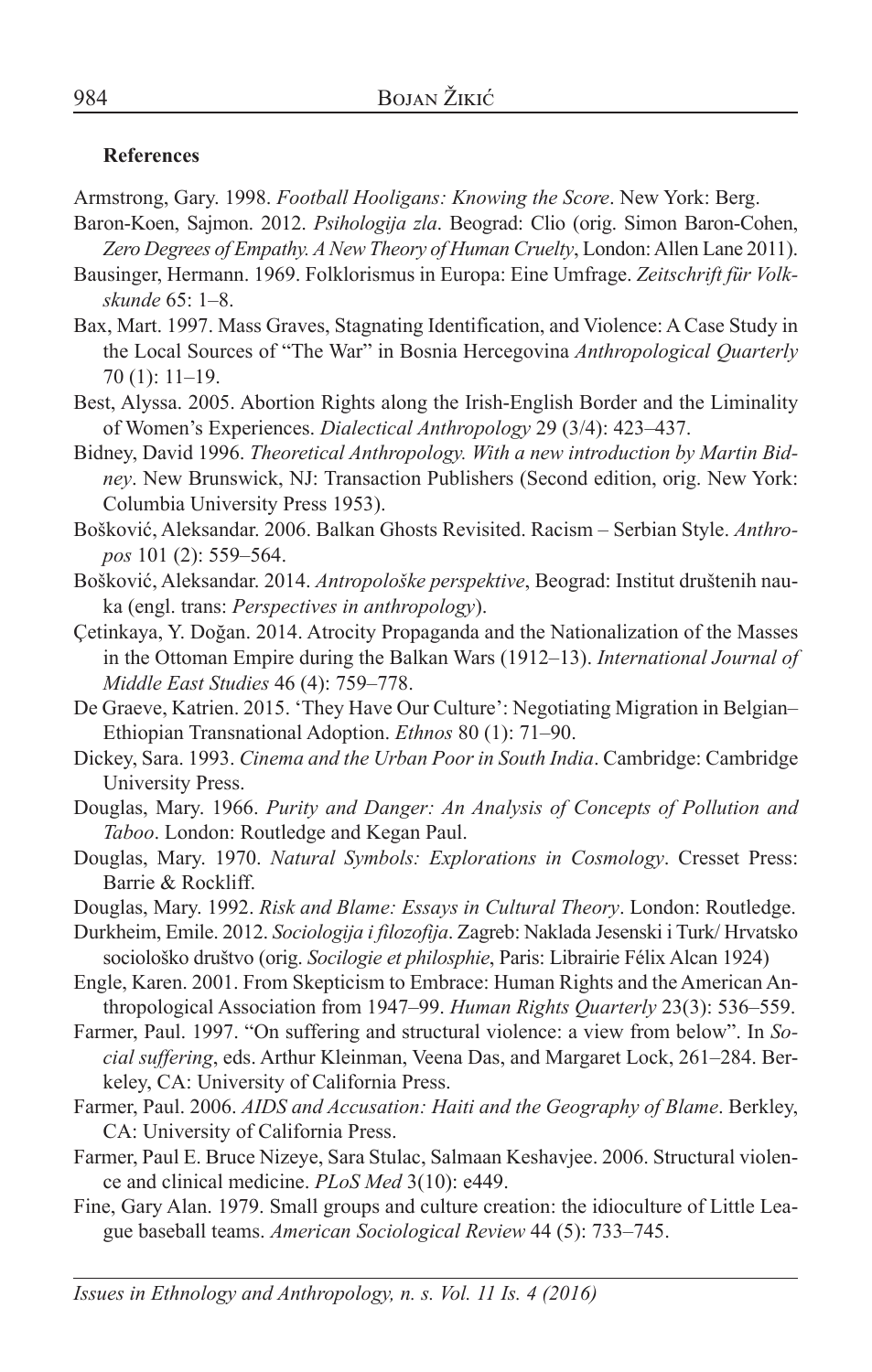- Foa, Anna. 2000. *The Jews of Europe after the Black Death*. Berkeley and Los Angeles, CA: University of California Press.
- Foucault, Michel. 1973. *The Birth of the Clinic: An Archaeology of Medical Perception.* London: Tavistock (orig. *Naissance de la clinique: une archéologie du regard medical*, Paris: Presses universitaires de France 1963).
- Fraser, Suzanne, Carla Treloar, Joanne Bryant, and Tim Rhodes. 2014. Hepatitis C prevention education needs to be grounded in social relationships. *International Drugs, Education, Prevention & Policy* 21 (1): 88–92.
- Gangestad, Steven W, Glenn J. Scheyd. 2005. The Evolution of Human Physical Attractiveness. *Annual Review of Anthropology* 34: 523–548.
- Gaibazzi, Paolo. 2014. Visa problem: certification, kinship, and the production of "ineligibility" in the Gambia. *Journal of the Royal Anthropological Institute* 20 (1): 38–55.
- Georgevitch, T. R. 1918. The Killing of the Khazar Kings. *Folk-Lore: A Quarterly Review of Myth, Tradition, Institution, and Custom* 29 (3): 238–24718.
- Goodale, Mark. 2006. Toward a Critical Anthropology of Human Rights. *Current Anthropology* 47 (3): 485–511.
- Heintz, Monica (ed.). 2013. *The Anthropology of Moralities*. New York/Oxford: Berghahn.
- Harris, Magdalena, Bethan McDonald, Tim Rhodes. 2014. Hepatitis C testing for people who inject drugs in the United Kingdom. Why is uptake so low? *International Drugs, Education, Prevention & Policy* 21 (4): 333–342.
- Kelly, Tobias. 2012. Sympathy and suspicion: torture, asylum, and humanity. *Journal of the Royal Anthropological Institute* 18 (4): 753–768.
- Kovač, Senka. 2006. Les signes du viellisement. *Antropologija* 1: 19–25.
- Laidlaw, James. 2002. For an Anthropology of Ethics and Freedom. *Journal of the Royal Anthropological Institute* 8 (2): 311–332.
- Lambek, Michael. 2000. The Anthropology of Religion and the Quarrel between Poetry and Philosophy. *Current Anthropology* 41 (3): 309–20.
- Long. Lynellyn D. 2004. Anthropological perspectives on the trafficking of women for sexual exploitation. *International Migration* 42 (1): 5–31.
- Lyon-Callo, Vincent. 2004. *Inequality, Poverty, and Neoliberal Governance: Activist Ethnography in the Homeless Sheltering Industry*, Toronto: Broadview.
- Malinowski, Bronislaw. 1948. *Magic, Science and Religion and Other Essays*. Selected, and with an Introduction by Robert Redfield. Glencoe, Il: The Free Press.
- Marrow, Jocelyn, Tanya Luhrmann. 2012. The Zone of Social Abandonment in Cultural Geography: On the Street in the United States, Inside the Family in India. *Culture, Medicine & Psychiatry* 36 (3): 493–513.

<sup>&</sup>lt;sup>18</sup> Please note that it is an archaic English transcription of the name of Tihomir Đorđević from its Cyrillic variant *Тихомир Ђорђевић*. Đorđević's text in that journal is also given with many of typing errors in toponyms, ethnonyms, and titles of Serbian publications. Đorđević was professor at my Department and member of then Serbian Royal Academy in the first half f of the last century. He authored several more text in Serbian concerning *lapot*.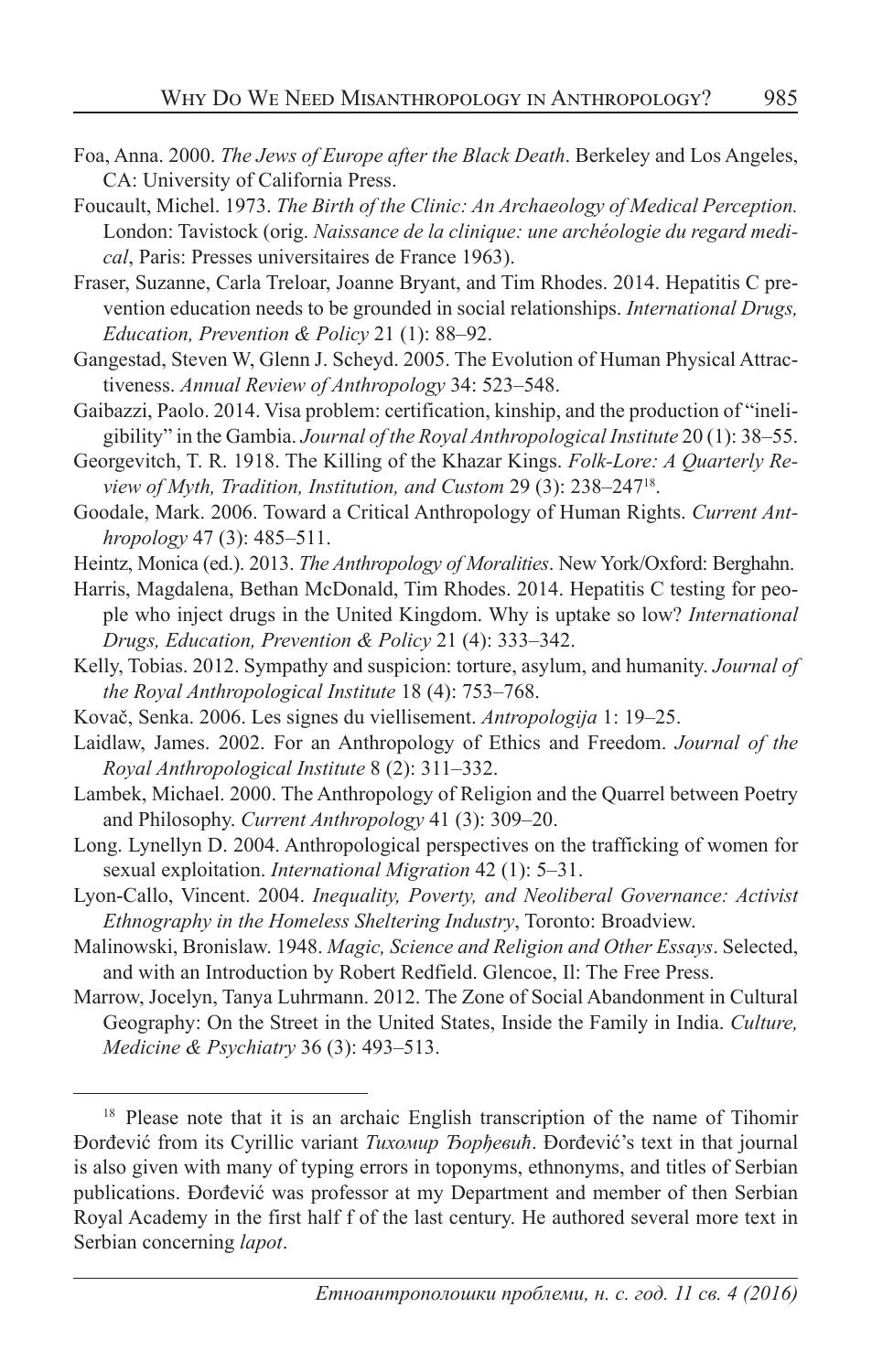- Mishtal, Joanna. 2012. Irrational non-reproduction? The "dying nation" and the postsocialist logics of declining motherhood in Poland. *Anthropology & Medicine* 19 (2):153–169.
- Morson, Gary Saul. 1996. Misanthropology. *New Literary History* 27 (1): 57–72.
- Panter-Brick, Catherine. 2002. Street Children, Human Rights, and Public Health: A Critique and Future Directions. *Annual Review of Anthropology* 31: 147–171.
- Pavlovitch, Pavel. 2010. The Stoning of a Pregnant Adulteress from Juhayna: Thee Early Evolution of a Muslim Tradition. *Islamic Law and Society* 17 (1): 1–62.
- Quesada, James, Laurie Kain Hart, Philippe Bourgois. 2011. Structural Vulnerability and Health: Latino Migrant Laborers in the United States. *Medical Anthropology* 30 (4): 339–362.
- Radcliffe-Brown, Alfred Reginald. 1945. Religion and Society. *The Journal of the Royal Anthropological Institute of Great Britain and Ireland* 75 (1/2): 33–43.
- Reischer, Erica, Kathryn S. Koo. 2004. The Body Beautiful: Symbolism and Agency in the Social World. *Annual Review of Anthropology* 33: 297–317.
- Rhodes, Tim, Milena Simic, Sladjana Baros, Lucy Platt and Bojan Žikić. 2008. Police violence and sexual risk among female and transvestite sex workers in Serbia: qualitative study. *BMJ* 337;a811.
- Ricoeur, Paul. 1969. *The Symbolism of Evil*. Boston: Beacon Press.
- Scheper-Hughes, Nancy. 2008. A Talent for Life: Reflections on Human Vulnerability and Resilience. *Ethnos* 73 (1): 25–56.
- Schieffelin, Edward. 1976. *The Sorrow of the Lonely and the Burning of the Dancers*. New York: St Martin's Press.
- Silverman, Eric K. 2004. Anthropology and Circumcision. *Annual Review of Anthropology* 33: 419–445.
- Singer, Merrill. 2004. The social origins and expressions of illness. *British Medical Bulletin* 69 (1): 9–19.
- Slobin, Dan I. 2003. "Language and thought online: cognitive consequences of linguistic relativity". In *Language in Mind: Advances in the Study of Language and Thought*, eds. Dedre Gentner and Susan Goldin-Meadow, 157–192. Cambridge, MA: MIT Press
- Stroup, Timothy. 2014. "Looking backwards and forwards". In *Westermarck*, ed. David Shankland, 106–115. Occasional Paper No. 44 of the Royal Anthropological Institute. Published in association with Anglo-Finnish Society. Canon Pyon: Sean Kingston Publishing.
- ten Dam, Casper. 2010. How to Feud and Rebel: 1. Violence-values among the Chechens and Albanians. *Iran and the Caucasus* 14 (2): 331–365.
- Vinh-Kim, Nguyen and Karine Peschard. 2003. Anthropology, Inequality, and Disease: A Review. *Annual Review of Anthropology* 32: 447–74.
- Vukomanović, Milan. 1992. Is There a Moral Justification for Fratricide?: The Ethical Dilemma of the *Bhagavadgita* and the *Mountain Wreath*. *Human Mosaic* 26 (2): 69–79.
- Widlok, Thomas. 2004. Sharing by Default?: Outline of an Anthropology of Virtue. *Anthropological Theory* 4 (1): 53–70.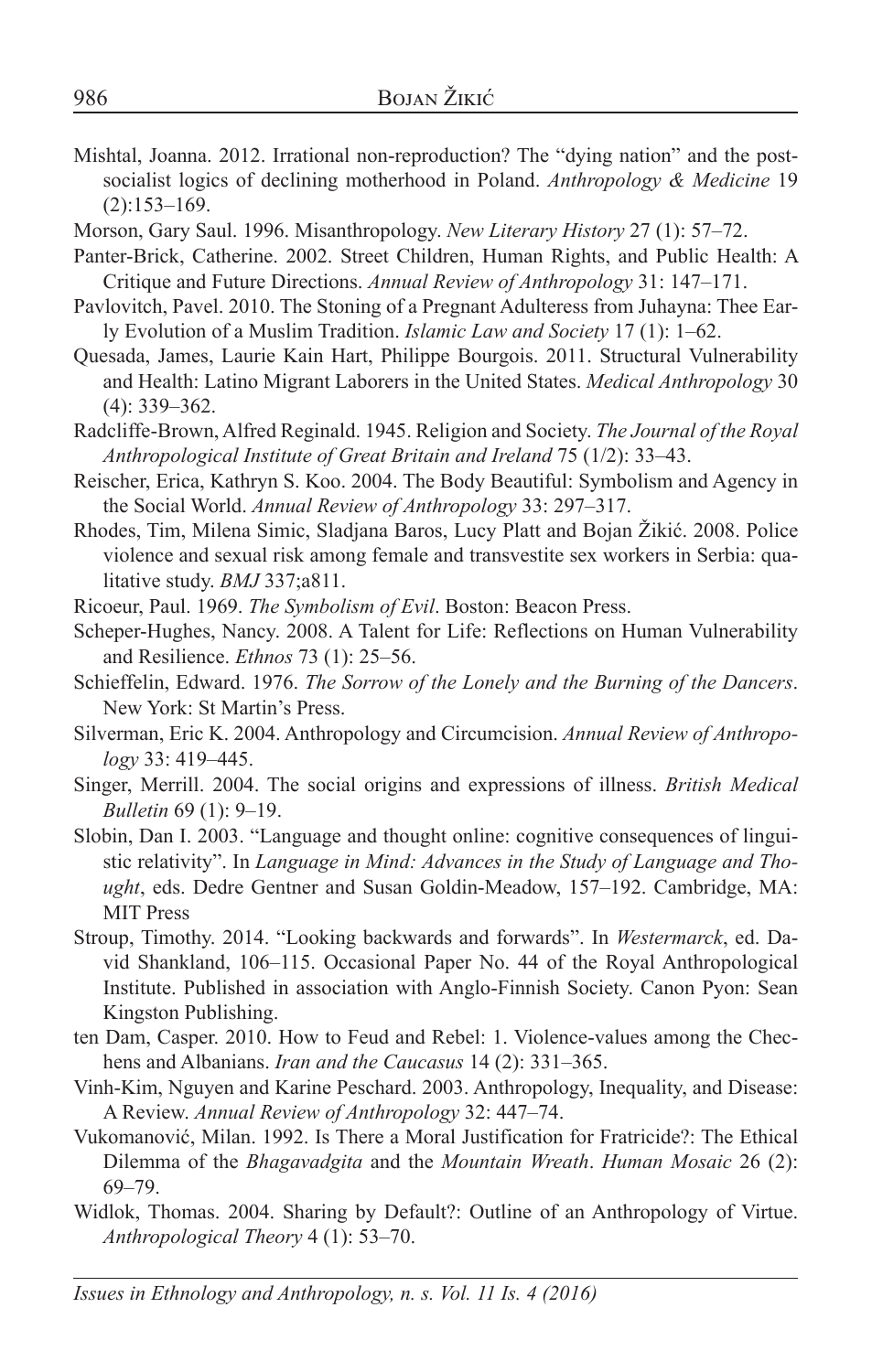- Winkelman, Michael. 1998. Aztec human sacrifice: Cross-cultural assessments of the ecological hypothesis. *Ethnology* 37 (3): 285–298.
- Žikić, Bojan. 2011. Društveni činioci zdravstvene vulnerabilnosti marginalizovanih društvenih grupa (engl. trans: Social Factors of Health Vulnerability of Marginalized Social Groups). *Etnoantropološki problemi* 6 (3): 783–805.
- Žikić, Bojan. 2015. What Makes People Good or Bad? (Mis)Anthropological Essay on Searching for Social/Cultural Reasons on Judging the Other People. *Issues in Ethnology and Anthropology* 10 (4): 927–943.

Bojan Žikić Odeljenje za etnologiju i antropologiju, Filozofski fakultet, Univerzitet u Beogradu

#### *Зашто нам је потребна мизантропологија у антропологији? Есеј о разматрању могућности за успостављање субдисциплинарног истраживачког поља*

Пошаваши од Морсонове идеје мизантропологије као студије изопачености људске природе, ограничио сам тај појам на друштвени и културни живот, држећи да мизантропологијом треба сматрати наношење патње људима посредством утицаја друштва и културе. У том смислу, залажем се за антрополошко истраживање свега онога што би било супротно садржају појма *хуманитас*, или ономе што се сматра врлином у било ком друштвеном или културном контексту. Сматрам да је социокултурни контекст кључан за разумевање тога шта се у људским заједницама сматра да је морално, добро, позитивно, односно да је супротно свему томе, али и да патњу треба сагледати као објективну чињеницу чије постојање превазилази њену контекстуалну условљеност.

*Кључне речи:* мизантропологија, *хуманитас*, врлина, непочинство, друштво и култура

*Pourquoi avons-nous besoin de la misanthropologie dans l'anthropologie? Essai sur l'examen des possibilités d'établissement d'un champ de recherche sub-disciplinaire*

En prenant comme point de départ la conception de la misanthropologie adoptée par Morson, conception selon laquelle elle serait l'étude de la perversion de la nature humaine, j'ai limité cette notion à la vie sociale et culturelle, estimant qu'il faut considérer comme misanthropologie le fait d'infliger de la souffrance aux gens par le biais de l'influence de la société et de la culture.